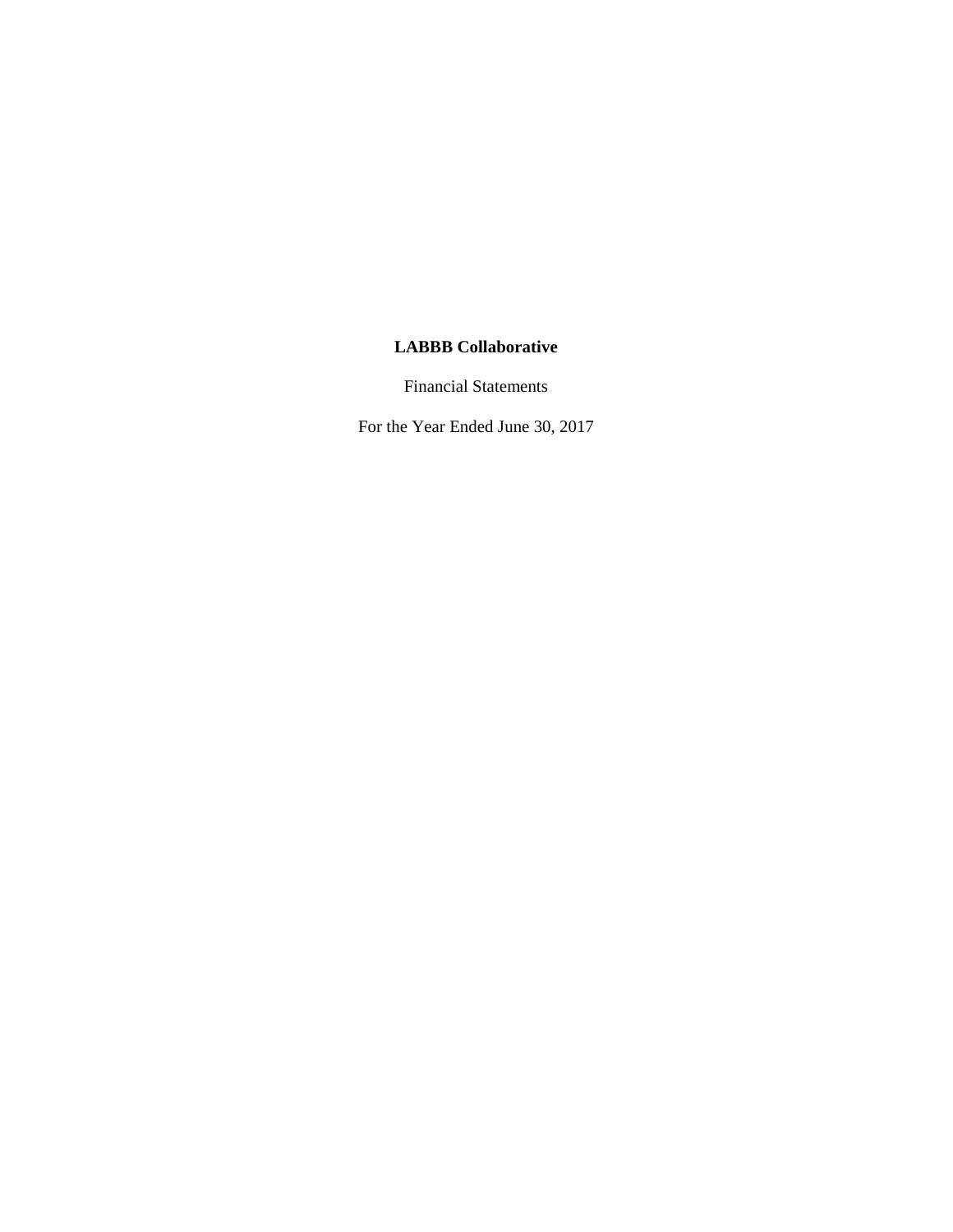# **LABBB Collaborative** Contents For the Year Ended June 30, 2017

|                                                                                                                                                                                                                          | Page      |
|--------------------------------------------------------------------------------------------------------------------------------------------------------------------------------------------------------------------------|-----------|
| Independent Auditor's Report                                                                                                                                                                                             | $1-2$     |
| Management's Discussion and Analysis                                                                                                                                                                                     | $3-6$     |
| <b>Financial Statements:</b>                                                                                                                                                                                             |           |
| Government-Wide Financial Statements:                                                                                                                                                                                    |           |
| <b>Statement of Net Position</b>                                                                                                                                                                                         | 7         |
| <b>Statements of Activities</b>                                                                                                                                                                                          | 8         |
| <b>Fund Financial Statements:</b>                                                                                                                                                                                        |           |
| <b>Governmental Funds:</b>                                                                                                                                                                                               |           |
| <b>Balance Sheet</b>                                                                                                                                                                                                     | 9         |
| Reconciliation of the Governmental Funds Balance Sheet to the<br><b>Statement of Net Position</b>                                                                                                                        | 10        |
| Statement of Revenues, Expenditures and Changes in Fund Balances                                                                                                                                                         | 11        |
| Reconciliation of the Statement of Revenues, Expenditures and Changes<br>in Fund Balances of Governmental Funds to the Statement of Activities                                                                           | 12        |
| <b>Notes to Financial Statements</b>                                                                                                                                                                                     | $13 - 24$ |
| Required Supplementary Information:                                                                                                                                                                                      |           |
| Statement of Revenues, Expenditures and Changes in Fund Balance of<br>the General Fund – Budget to Actual – Budgetary Basis                                                                                              | 25        |
| Schedule of the Collaborative's Proportionate Share of Net Pension<br>Liability                                                                                                                                          | 26        |
| <b>Schedule of Pension Contributions</b>                                                                                                                                                                                 | 27        |
| Independent Auditor's Report on Internal Control over Financial Reporting<br>and on Compliance and Other Matters Based on an Audit of Financial<br>Statements Performed in Accordance With Government Auditing Standards | 28-29     |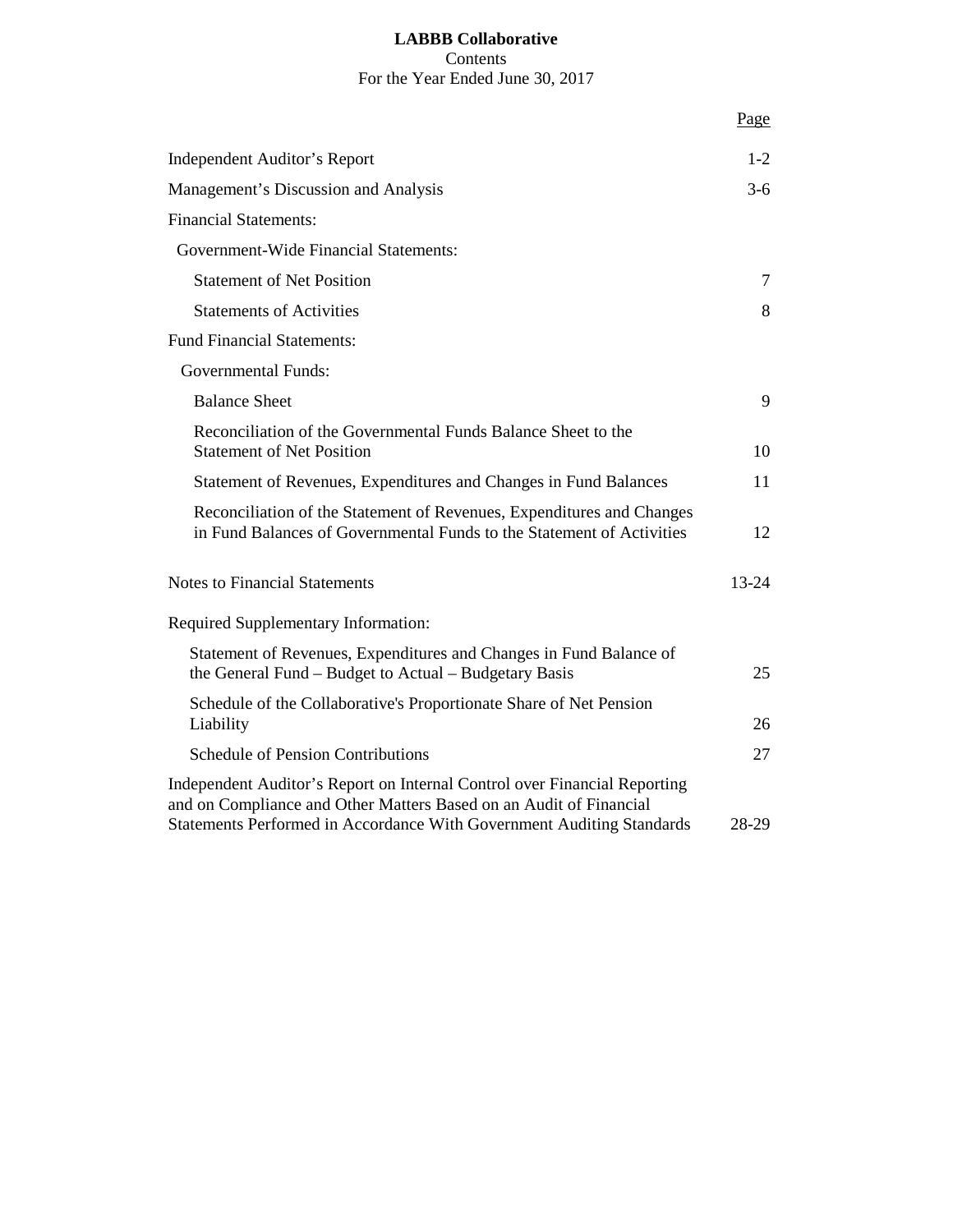

### **INDEPENDENT AUDITOR'S REPORT**

To the Board of Directors of LABBB Collaborative Bedford, Massachusetts

#### **Report on the Financial Statements**

We have audited the accompanying financial statements of the governmental activities, each major fund, and the aggregate remaining fund information of LABBB Collaborative ( a collaborative organized under the Laws of the Commonwealth of Massachusetts), as of and for the year ended June 30, 2017, and the related notes to the financial statements, which collectively comprise LABBB Collaborative's basic financial statements as listed in the table of contents.

#### *Management's Responsibility for the Financial Statements*

Management is responsible for the preparation and fair presentation of these financial statements in accordance with accounting principles generally accepted in the United States of America; this includes the design, implementation, and maintenance of internal control relevant to the preparation and fair presentation of financial statements that are free from material misstatement, whether due to fraud or error.

#### *Auditor's Responsibility*

Our responsibility is to express opinions on these financial statements based on our audit. We conducted our audit in accordance with auditing standards generally accepted in the United States of America and the standards applicable to financial audits contained in *Government Auditing Standards,* issued by the Comptroller General of the United States. Those standards require that we plan and perform the audit to obtain reasonable assurance about whether the financial statements are free from material misstatement.

An audit involves performing procedures to obtain audit evidence about the amounts and disclosures in the financial statements. The procedures selected depend on the auditor's judgment, including the assessment of the risks of material misstatement of the financial statements, whether due to fraud or error. In making those risk assessments, the auditor considers internal control relevant to the entity's preparation and fair presentation of the financial statements in order to design audit procedures that are appropriate in the circumstances, but not for the purpose of expressing an opinion on the effectiveness of the entity's internal control. Accordingly, we express no such opinion. An audit also includes evaluating the appropriateness of accounting policies used and the reasonableness of significant accounting estimates made by management, as well as evaluating the overall presentation of the financial statements.

We believe that the audit evidence we have obtained is sufficient and appropriate to provide a basis for our audit opinions.

#### *Opinions*

In our opinion, the financial statements referred to above present fairly, in all material respects, the respective financial position of the governmental activities, each major fund, and the aggregate remaining fund information of LABBB Collaborative, as of June 30, 2017, and the respective changes in financial position and, where applicable, cash flows thereof for the year then ended in accordance with accounting principles generally accepted in the United States of America.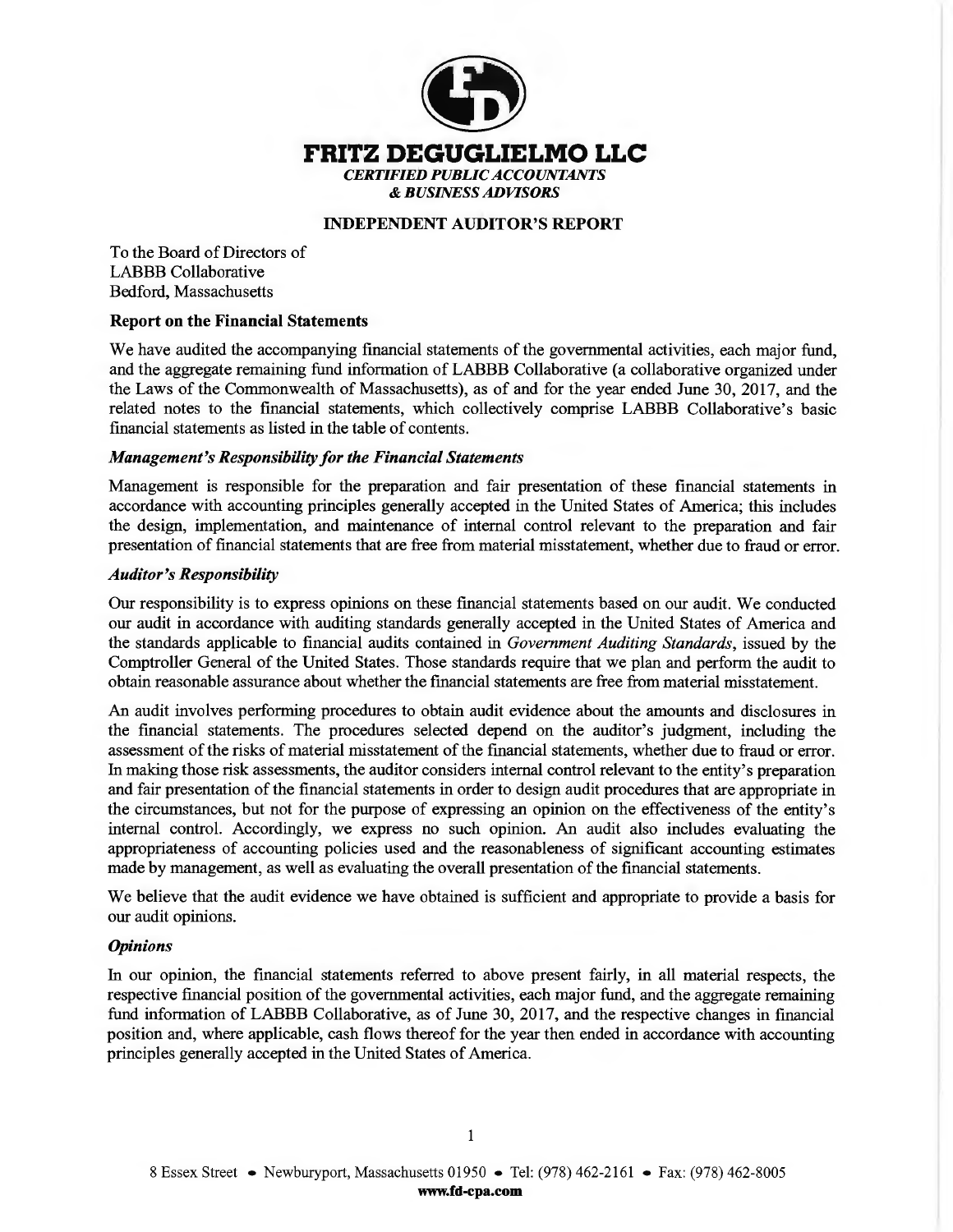#### *Other Matters*

#### *Required Supplementary Information*

Accounting principles generally accepted in the United States of America require that the management's discussion and analysis, budgetary comparison information, and pension schedules on pages 3-6 and 25- 27 be presented to supplement the basic financial statements. Such information, although not part of the basic financial statements, is required by the Governmental Accounting Standards Board, who considers it to be an essential part of financial reporting for placing the basic financial statements in an appropriate operational, economic, or historical context. We have applied certain limited procedures to the required supplementary information in accordance with auditing standards generally accepted in the United States of America, which consisted of inquiries of management about the methods of preparing the information and comparing the information for consistency with management's responses to our inquiries, the basic financial statements, and other knowledge we obtained during the audit of the basic financial statements. We do not express an opinion or provide any assurance on the information because the limited procedures do not provide us with sufficient evidence to express an opinion or provide any assurance.

#### **Other Reporting Required by** *Government Auditing Standards*

In accordance with *Government Auditing Standards,* we have also issued our report dated December 14, 2017, on our consideration of LABBB Collaborative's internal control over financial reporting and on our tests of its compliance with certain provisions of laws, regulations, contracts, and grant agreements and other matters. The purpose of that report is to describe the scope of our testing of internal control over financial reporting and compliance and the results of that testing, and not to provide an opinion on internal control over financial reporting or on compliance. That report is an integral part of an audit performed in accordance with *Government Auditing Standards* in considering LABBB Collaborative's internal control over financial reporting and compliance.

ty Doduglielno acc

Certified Public Accountants

Newburyport, Massachusetts December 14, 2017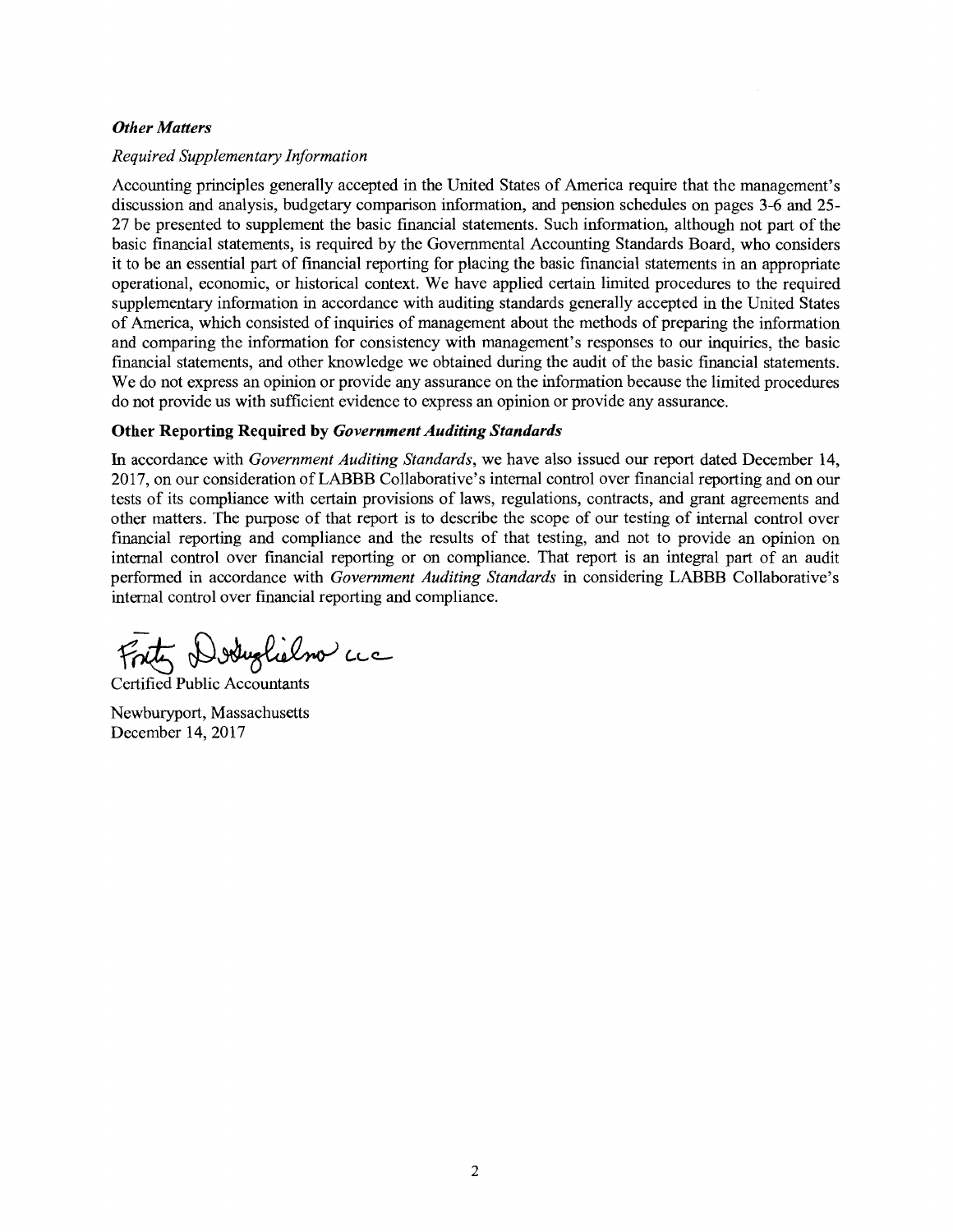The following discussion and analysis of the LABBB Collaborative's ("LABBB") financial performance provides and overview of LABBB's financial activities for the fiscal year ended June 30, 2017 and summarized comparative information for 2016. Please read it in conjunction with LABBB's financial statements, which follow.

# **OVERVIEW OF THE FINANCIAL REPORTS**

This discussion and analysis is intended to serve as an introduction to LABBB's financial statements. LABBB's financial statements comprise three components: 1) government-wide financial statements; 2) fund financial statements; and 3) notes to the financial statements. This report also contains other supplementary information in addition to the basic financial statements themselves.

#### **Government-wide Statements:**

The government-wide financial statements report information about LABBB as a whole using accounting methods similar to those used by private sector companies.

- The **Statement of Net Position** presents information on all of LABBB's assets and liabilities with the difference between the two reported as net position. It is one way of measuring LABBB's financial health or position.
- The **Statement of Activities** presents information showing how LABBB's net position changed during the most recent fiscal year. All of the current year's revenues and expenditures are accounted for in the Statement of Activities regardless of when cash is received or paid.

Over time, increases or decreases in LABBB's net position is an indicator of whether its financial position is improving or deteriorating. The reader will also need to consider other non-financial factors such as changes in economic conditions when evaluating the overall financial health of LABBB.

### **Fund Financial Statements:**

Funds are accounting devices used to keep track of specific sources of funding and spending in particular categories: governmental funds, proprietary funds, and fiduciary funds. Presently, LABBB has only governmental funds.

• **Governmental funds –** LABBB's basic services are included in governmental funds, which generally focus on: 1) how cash and other financial assets that can readily be converted to cash flow in and out, and 2) the balances left at year-end that are available for spending. Consequently, the governmental funds statements provide a detailed short-term view that helps to determine whether there are more or fewer financial resources that can be spent in the near future to finance LABBB's programs. Because this information does not encompass the additional long-term focus of the government-wide statements, additional information (reconciliation schedules) is provided following the governmental funds statements that explains the relationship (or differences) between these two types of financial statement presentations.

### **Notes to the Financial Statements:**

The Notes to the Financial Statements provide additional information that is essential to a full understanding of the information provided in LABBB's financial statements.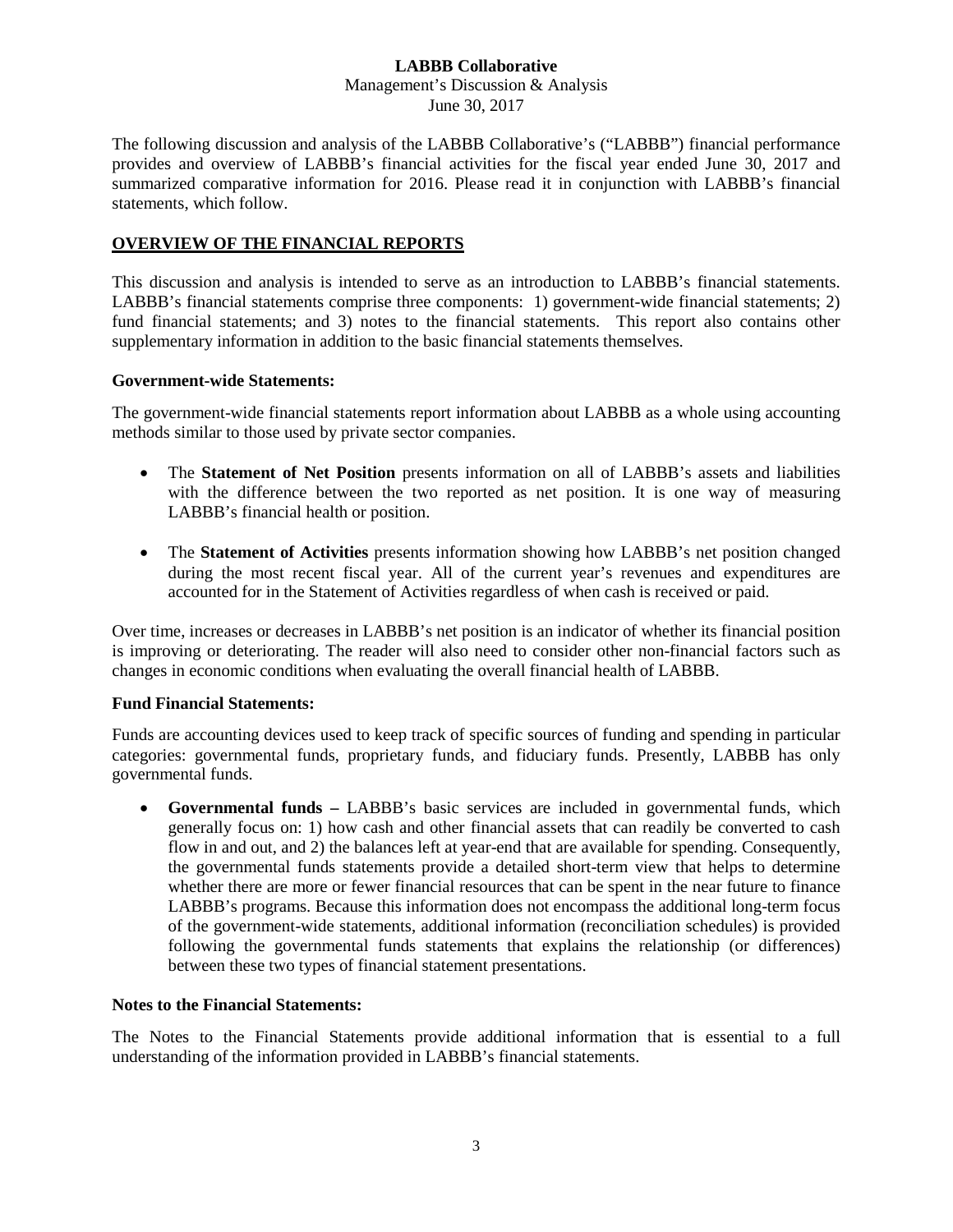#### **Supplementary Information:**

In addition to the basic financial statements and accompanying notes, this report also presents certain required supplementary information which is required to be disclosed by accounting principles generally accepted in the United States of America.

#### **GOVERNMENT-WIDE FINANCIAL HIGHLIGHTS**

#### **Revenue and Other Support**

Operating revenue and other support for the fiscal year ended June 30, 2017 increased \$873,927 or 3.4% from the prior fiscal year, excluding retirement systems on-behalf revenue. The increase is primarily due to the transfer of responsibility for the LABBB-EDCO transportation network revenue from EDCO Collaborative. The industry, extended services, transportation network, recreation, fundraisers, contributions and transportation programs experienced increases in revenue, while tuition, home services and grants revenue decreased.

Member credits can be used to reduce amounts due to LABBB Collaborative from member districts for special education services provided by LABBB. No member credits were issued in fiscal year 2017. At June 30, 2017, five member districts had available unapplied credits totaling \$1,093,697.

Interest income increased \$26,104. The increase is related to the increase of average funds held in deposit as well as the increase in the interest rate at the Massachusetts Municipal Depository Trust (MMDT) during fiscal year 2017.

### **Expenditures**

Expenditures for the fiscal year ended June 30, 2017 increased \$1,604,691 or 6.8% from the prior fiscal year, excluding retirement systems on-behalf expense. Instructional and other program and administrative expenditures increased due to higher personnel costs, while a transfer of responsibility for the LABBB-EDCO transportation network expenditures from EDCO Collaborative increased expenditures for transportation.

Expenditures for both fiscal years include the annual postemployment benefit cost accrued for the retiree healthcare plan; the costs were \$556,780 in fiscal year 2017 and \$556,780 in fiscal year 2016. The amounts were determined by an actuarial study, as of July 1, 2014. The plan is offered to retired LABBB employees who meet specific eligibility requirements.

#### **Change in Net Position**

The change in net position or net assets for the fiscal year ended June 30, 2017 is \$1,186,494, a decrease of \$4,660 from the prior fiscal year change in net position.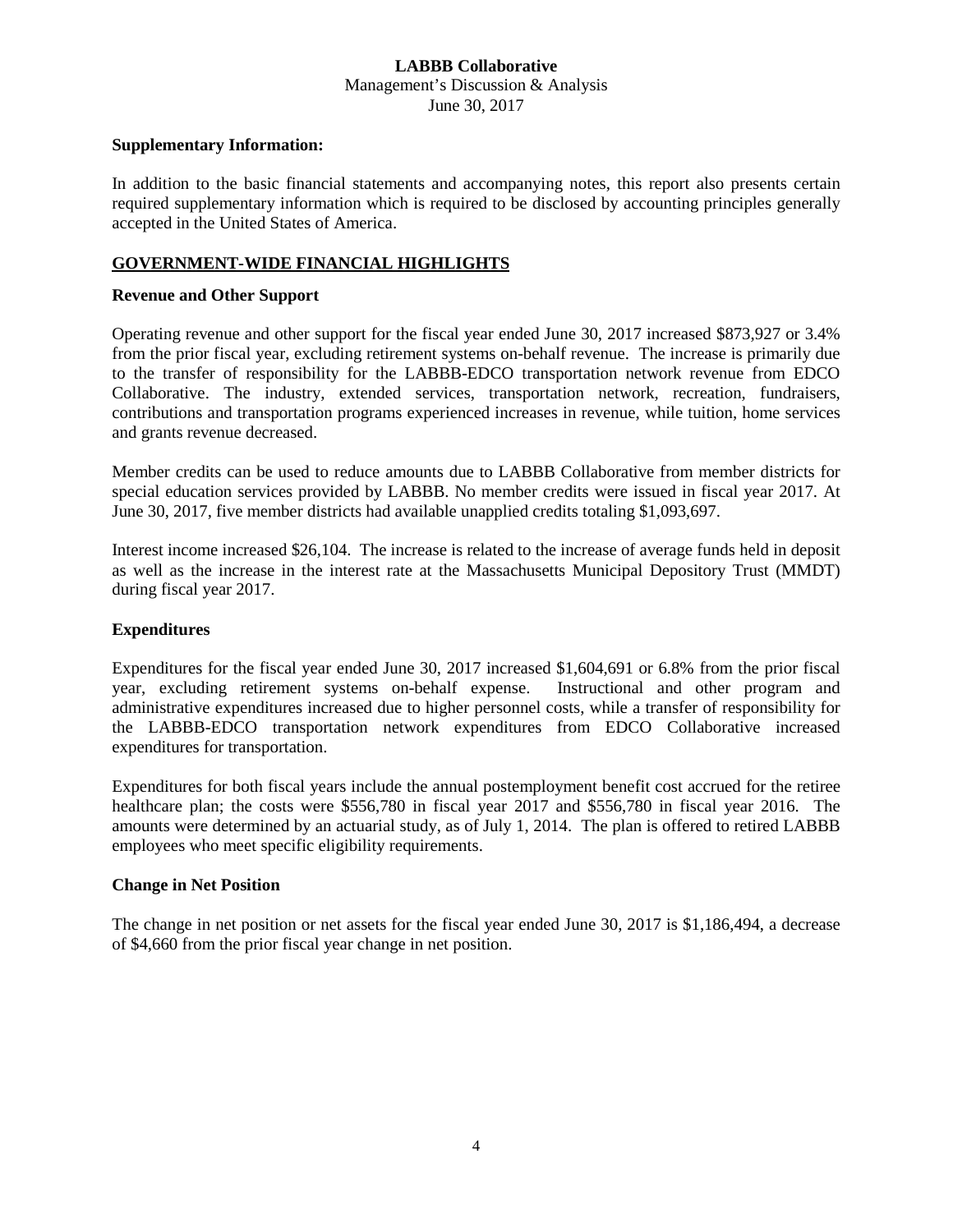#### **Total Assets**

Total assets as of June 30, 2017 increased \$731,395 or 4.7% from June 30, 2016. Cash increased \$603,265 and accounts receivable increased \$128,862. The increase in cash is due to increased revenues during fiscal 2017. The increase in accounts receivable is due to higher enrollments during the fiscal year. LABBB maintains cash balances with Rockland Trust and the MMDT. Cash balances at Rockland Trust are maintained at levels that at times exceed FDIC protection. Cash balances at the MMDT are not FDIC insured.

The MMDT is managed by the Massachusetts State Treasurer and Federated Investors, Inc. and offers investors a stable investment option, competitive yields, low cost, liquidity, and professional management. The MMDT investment objectives are the preservation of capital, maintaining a high level of portfolio liquidity, and to attain the highest level of current income consistent with the objectives of preservation of capital and liquidity. To achieve the investment objectives the MMDT limits investments to the highest quality U.S. dollar-denominated money market instruments of domestic and foreign issuers, U.S. government securities, and repurchase agreements. LABBB had an average of \$4,524,924 invested with the MMDT during fiscal year 2017 and the largest investment during that period was \$4,545,971.

Prepaid expenditures decreased \$7,917 from the prior year. The decrease is related primarily to not prepaying for Harris School Solutions as was done in the prior fiscal year.

LABBB capitalizes assets purchased which equal or exceed \$5,000 in value. These assets are depreciated over lives of three to five years on the straight-line method. During fiscal year 2017, assets were purchased in the amount of \$28,984. Depreciation expense for the year ended June 30, 2017 was \$21,799.

### **Liabilities and Net Position**

Total liabilities as of June 30, 2017 decreased \$455,099 or 4.2% from June 30, 2016. All liabilities are considered to be current with the exception of the accrued compensated absences and the accrued postemployment obligation. Accounts payable increased \$45,689. The increase relates primarily to transportation network activity. All accounts payable in fiscal year 2017 and fiscal year 2016 were current. Accrued expenditures increased \$110,300. The increase relates to accruing more days for the salary accrual than in fiscal 2016.

Member credits decreased \$993,253. The decrease is related to use of \$993,253 in member credits by member districts.

### **GENERAL FUND BUDGETARY HIGHLIGHTS**

LABBB's annual budget for fiscal 2017 was approved by its Board of Directors. During fiscal 2017, actual revenues, excluding retirement systems on-behalf revenue, exceeded the budget by \$2,394,129. The tuition revenue was higher than projected by \$1,468,736, due to higher than projected enrollments. Also, the budget excluded some non-tuition based revenues, including industry, extended services, recreation, contributions, grants and interest, which totaled \$597,672 for the year ended June 30, 2017.

During fiscal 2017, LABBB incurred actual expenditures, excluding retirement systems on-behalf expense, of \$24,773,779 compared to budgeted expenditures of \$23,910,474. The difference between budgeted and actual expenditures is due mainly to higher than expected transportation costs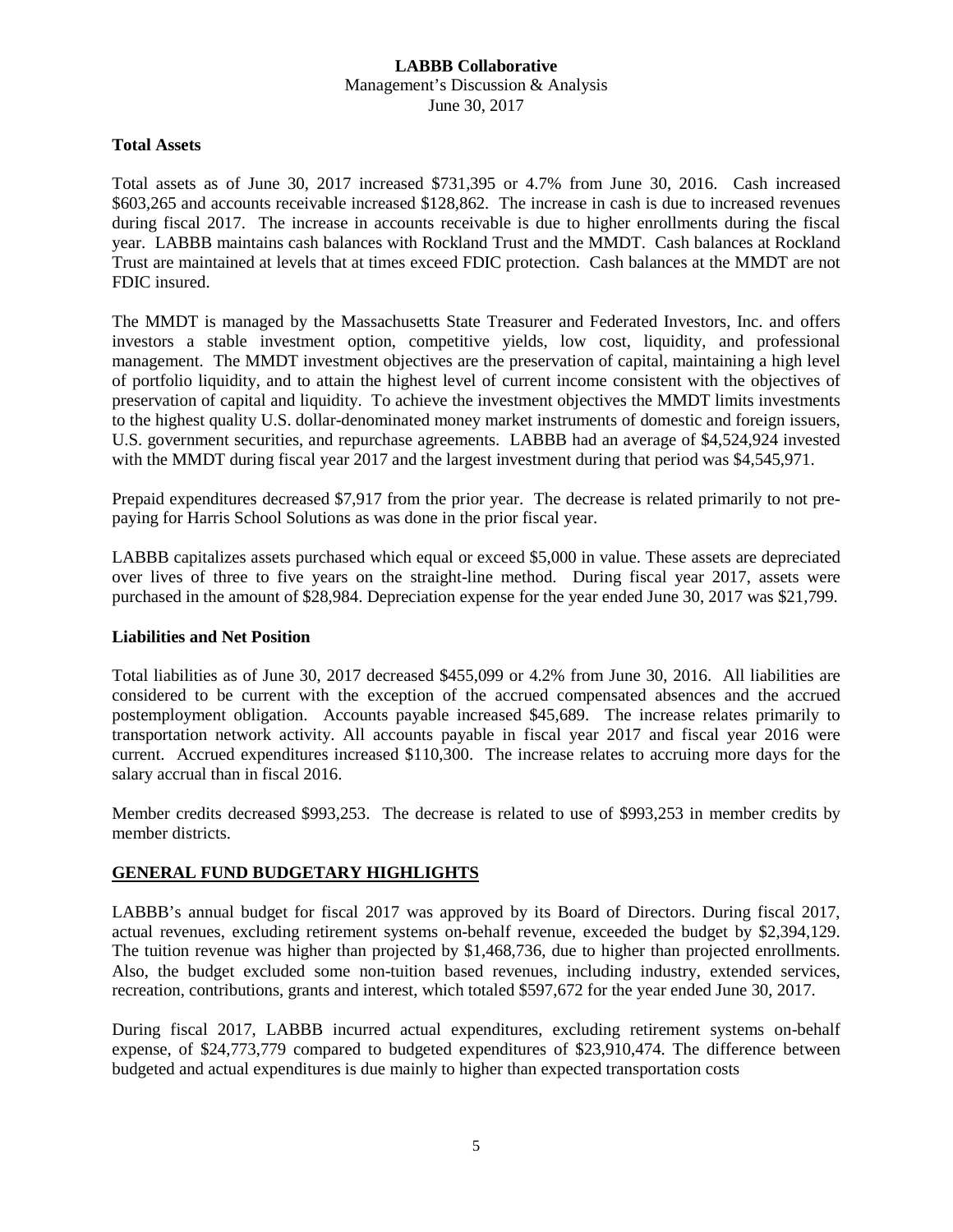#### **KNOWN FACTS, DECISIONS, OR CONDITIONS**

LABBB implemented a new standard from the Government Accounting Standards Board (GASB), Statement No. 45, in fiscal year 2009. The standard relates to the accounting and reporting by employers for postemployment benefits other than pensions. LABBB provides financial support for postemployment health benefits.

LABBB historically recorded the cost of the postemployment health benefits on a "pay as you go" basis. GASB Statement No. 45 requires these costs be recorded on an accrual basis and requires the disclosure of the postemployment health benefit plan's accumulated liabilities in the footnotes to the financial statements. This change significantly increased and accelerated the recording of these costs and significantly impacted LABBB's operating results in fiscal years 2017 and 2016. LABBB recorded a charge in each fiscal year for the estimated annual cost of the program, plus the unfunded prior costs that have accumulated to date. The total charge for fiscal years 2017 and 2016 are \$556,780 and \$556,780 respectively.

LABBB implemented GASB Statement No. 68 in fiscal year 2015. The standard relates to the accounting and financial reporting for pensions. LABBB's employees participate in the Massachusetts Teachers' (MTRS) or State Employees' Retirement System (MSERS), statewide cost-sharing multi-employer defined benefit plans public employee retirement systems (PERS) covering all employees of local school districts within the Commonwealth of Massachusetts ("the Commonwealth").

Educational collaboratives contribute amounts equal to the normal cost of employees' benefits participating in MSERS at a rate established by the Public Employees' Retirement Administration Commission (PERAC), currently 5.6% of covered payroll. The Commonwealth is a nonemployer contributor in MTRS and MSERS and is required by statute to make all actuarially determined employer contributions on behalf of the member employers participating in MTRS. Therefore, the Collaborative is considered to be in a 100% special funding situation as defined by GASB Statement No. 68. Since the employers do not contribute directly to each system beyond the MSERS annual normal cost, there is no net pension liability to recognize. However, the notes to the financial statements must disclose the portion of the nonemployer contributing entities' share of the collective net pension liability that is associated with the employer. In addition, the Collaborative must recognize its portion of the collective pension expense as both revenue and pension expense.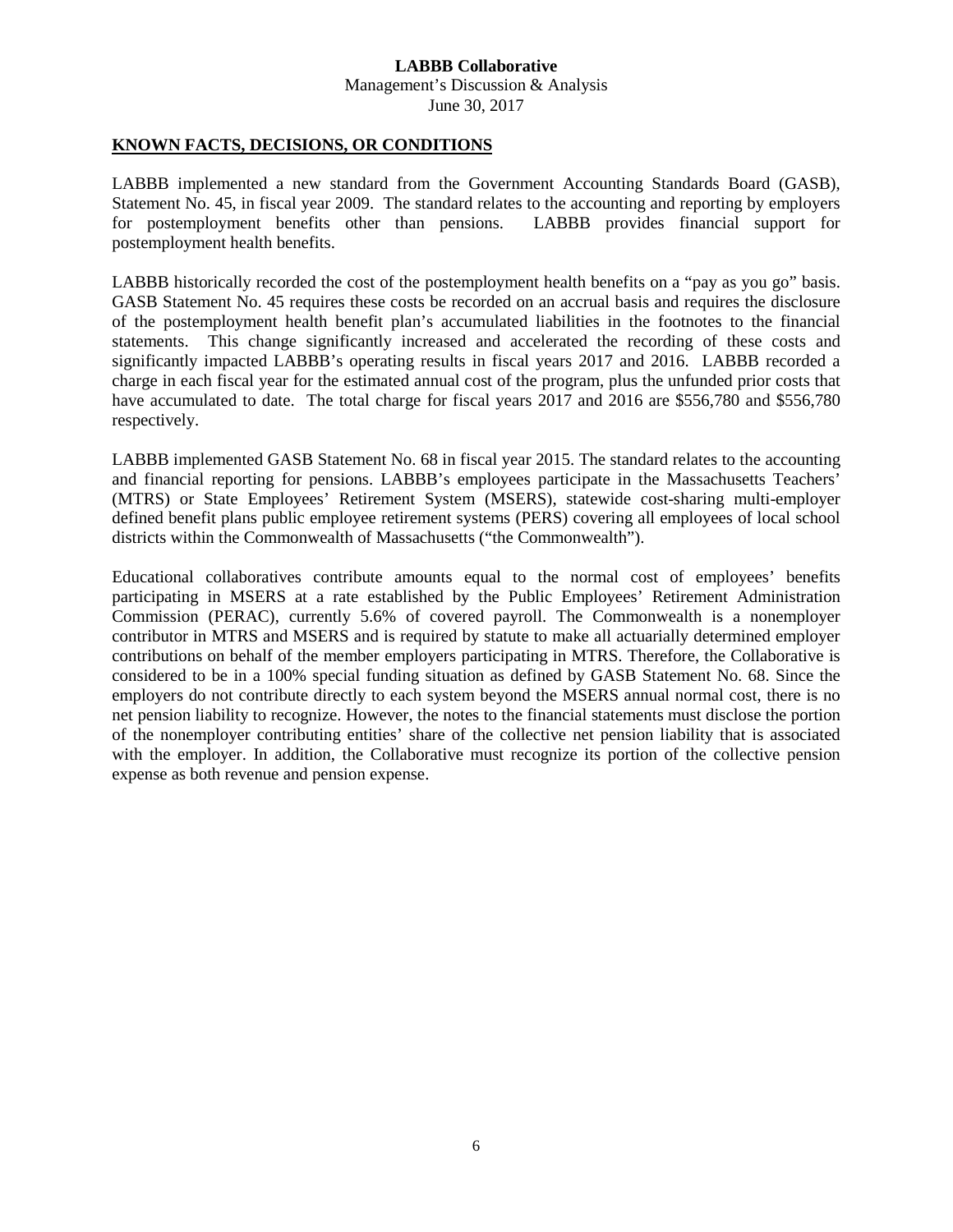Statement of Net Position

June 30, 2017

|                                                   |               | Governmental<br><b>Activities</b> |
|---------------------------------------------------|---------------|-----------------------------------|
| <b>ASSETS</b>                                     |               |                                   |
| <b>Current Assets</b>                             |               |                                   |
| Cash and cash equivalents                         |               |                                   |
| Cash available for operations                     | \$            | 8,979,033                         |
| Cash reserved for postretirement plan obligations |               | 1,300,000                         |
| Cash reserved for technology and improvements     |               | 150,000                           |
| Cash set aside for reserve                        |               | 2,527,575                         |
| Accounts receivable, net                          |               | 3,177,833                         |
| Prepaid expenses                                  |               | 239,623                           |
| <b>Total Current Assets</b>                       |               | 16,374,064                        |
| <b>Non-current Assets</b>                         |               |                                   |
| Equipment and improvements, net                   |               | 83,482                            |
| <b>Total Non-current Assets</b>                   |               | 83,482                            |
| <b>Total Assets</b>                               | \$            | 16,457,546                        |
| <b>LIABILITIES AND NET POSITION</b>               |               |                                   |
| <b>Current Liabilities</b>                        |               |                                   |
| Accounts payable                                  | $\mathcal{S}$ | 549,419                           |
| Accrued expenses                                  |               | 972,463                           |
| Deferred revenue                                  |               | 71,804                            |
| Member credits                                    |               | 1,093,697                         |
| <b>Total Current Liabilities</b>                  |               | 2,687,383                         |
| <b>Non-current Liabilities:</b>                   |               |                                   |
| Compensated absences                              |               | 71,291                            |
| Other postemployment benefits                     |               | 7,523,928                         |
| <b>Total Long Term Liabilities</b>                |               | 7,595,219                         |
| <b>Total Liabilities</b>                          |               | 10,282,602                        |
|                                                   |               |                                   |
| <b>Net Position</b>                               |               |                                   |
| Unrestricted net position:                        |               |                                   |
| General and other purposes                        |               | 6,091,462                         |
| Net position invested in capital assets           |               | 83,482                            |
| <b>Total Net Position</b>                         |               | 6,174,944                         |
| <b>Total Liabilities and Net Position</b>         | \$            | 16,457,546                        |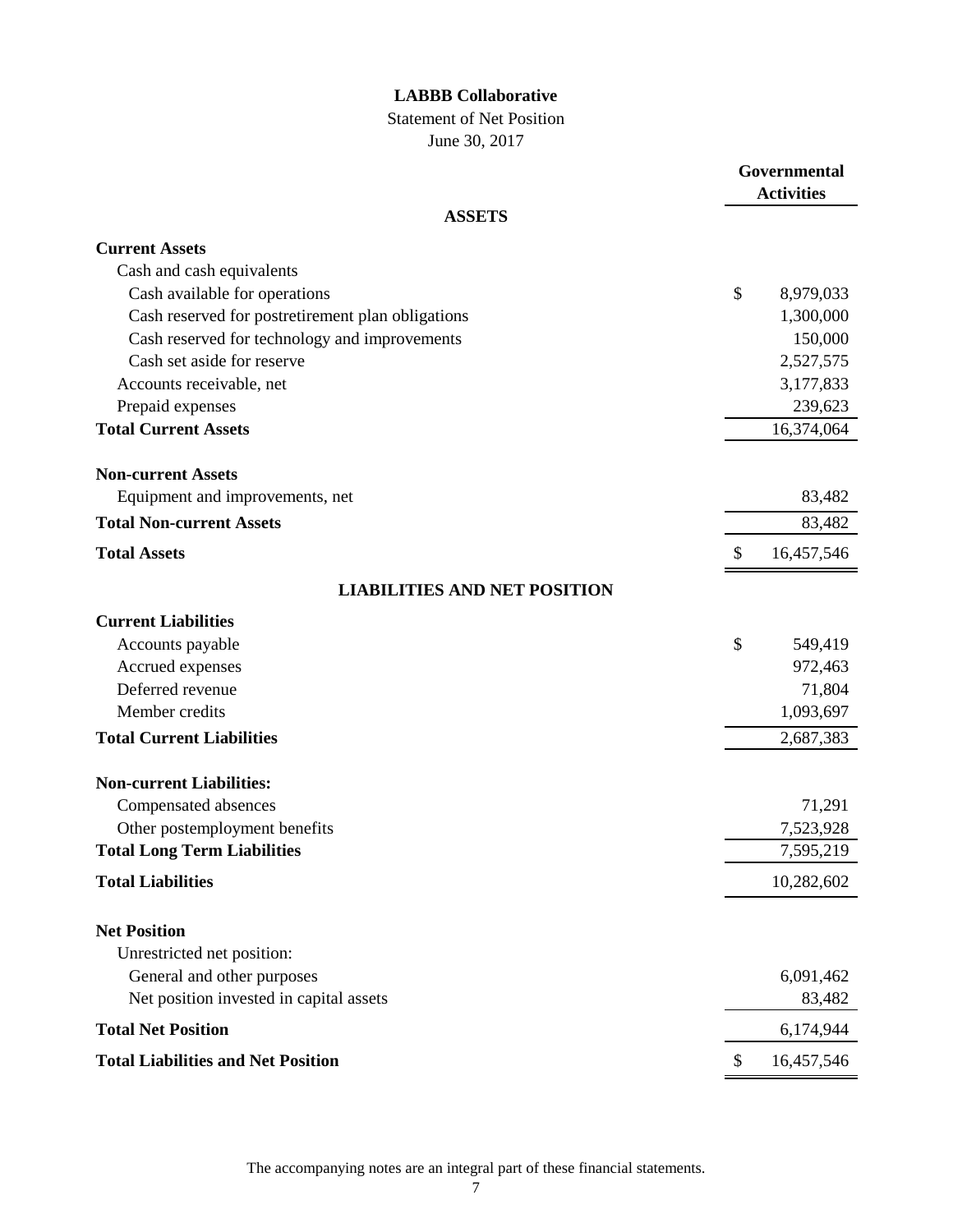# Statement of Activities For the Year Ended June 30, 2017

|                                        |                  |                                       | <b>Program Revenues</b>                                       |               |                                                                                 |
|----------------------------------------|------------------|---------------------------------------|---------------------------------------------------------------|---------------|---------------------------------------------------------------------------------|
| <b>Functions/Programs</b>              | <b>Expenses</b>  | <b>Charges for</b><br><b>Services</b> | <b>Operating</b><br><b>Grants</b> and<br><b>Contributions</b> |               | Net (Expense)<br><b>Revenue and</b><br><b>Changes in Net</b><br><b>Position</b> |
| <b>Governmental Activities:</b>        |                  |                                       |                                                               |               |                                                                                 |
| Administration                         | 1,195,242<br>\$. | $\mathbb{S}$                          | $\mathcal{S}$                                                 | $\mathcal{S}$ | (1,195,242)                                                                     |
| <b>Educational and instructional</b>   | 16,674,741       | 19,804,608                            | 20,593                                                        |               | 3,150,460                                                                       |
| Transportation                         | 6,669,541        | 6,433,058                             |                                                               |               | (236, 483)                                                                      |
| Intergovernmental revenue and expense  | 4,294,532        |                                       | 4,294,532                                                     |               |                                                                                 |
| Other postemployment benefits          | 556,780          |                                       |                                                               |               | (556,780)                                                                       |
| Depreciation and amortization          | 21,799           |                                       |                                                               |               | (21,799)                                                                        |
| <b>Total Governmental Activities</b>   | \$29,412,635     | \$26,237,666                          | 4,315,125<br>\$                                               |               | 1,140,156                                                                       |
| <b>General Revenue:</b>                |                  |                                       |                                                               |               |                                                                                 |
| Interest                               |                  |                                       |                                                               |               | 43,868                                                                          |
| Other                                  |                  |                                       |                                                               |               | 2,470                                                                           |
| <b>Total General Revenue</b>           |                  |                                       |                                                               |               | 46,338                                                                          |
| <b>Change in Net Position</b>          |                  |                                       |                                                               |               | 1,186,494                                                                       |
| <b>Net Position, Beginning of Year</b> |                  |                                       |                                                               |               | 4,988,450                                                                       |
| <b>Net Position, End of Year</b>       |                  |                                       |                                                               |               | 6,174,944                                                                       |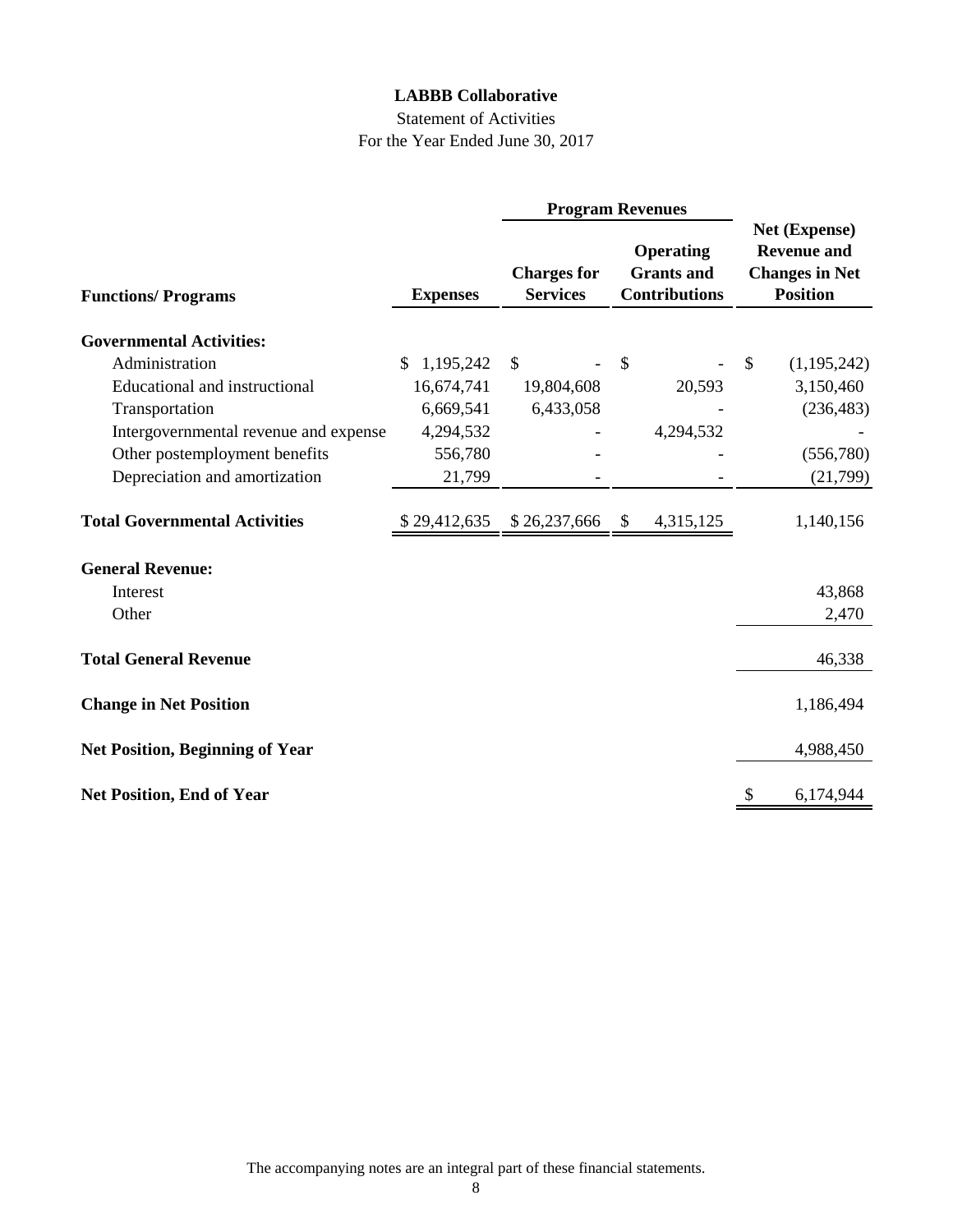# Balance Sheet Governmental Funds June 30, 2017

|                                                   |               | <b>General Fund</b> |      | Nonmajor<br>Governmental<br><b>Funds</b> | <b>Total</b><br>Governmental<br><b>Funds</b> |
|---------------------------------------------------|---------------|---------------------|------|------------------------------------------|----------------------------------------------|
|                                                   | <b>ASSETS</b> |                     |      |                                          |                                              |
| Cash and cash equivalents                         |               |                     |      |                                          |                                              |
| Cash available for operations                     | \$            | 8,979,033           | \$   |                                          | \$<br>8,979,033                              |
| Cash reserved for postretirement plan obligations |               | 1,300,000           |      |                                          | 1,300,000                                    |
| Cash reserved for technology and improvements     |               | 150,000             |      |                                          | 150,000                                      |
| Cash set aside for reserve                        |               | 2,527,575           |      |                                          | 2,527,575                                    |
| Accounts receivable, net                          |               | 3,177,833           |      |                                          | 3,177,833                                    |
| Prepaid expenses                                  |               | 239,623             |      |                                          | 239,623                                      |
| <b>Total Assets</b>                               | S             | 16,374,064          | \$   |                                          | \$<br>16,374,064                             |
| <b>LIABILITIES AND FUND BALANCES</b>              |               |                     |      |                                          |                                              |
| <b>Liabilities:</b>                               |               |                     |      |                                          |                                              |
| Accounts payable                                  | \$            | 549,419             | \$   |                                          | \$<br>549,419                                |
| Accrued expenses                                  |               | 972,463             |      |                                          | 972,463                                      |
| Deferred revenue                                  |               | 71,804              |      |                                          | 71,804                                       |
| Member credits                                    |               | 1,093,697           |      |                                          | 1,093,697                                    |
| <b>Total Liabilities</b>                          |               | 2,687,383           |      |                                          | 2,687,383                                    |
| <b>Fund Balances:</b>                             |               |                     |      |                                          |                                              |
| Nonspendable                                      |               |                     |      |                                          |                                              |
| Restricted                                        |               |                     |      |                                          |                                              |
| Committed                                         |               |                     |      |                                          |                                              |
| Assigned                                          |               | 3,977,575           |      |                                          | 3,977,575                                    |
| Unassigned                                        |               | 9,709,106           |      |                                          | 9,709,106                                    |
| <b>Total Fund Balances</b>                        |               | 13,686,681          |      |                                          | 13,686,681                                   |
| <b>Total Liabilities and Fund Balances</b>        | \$            | 16,374,064          | $\$$ |                                          | \$<br>16,374,064                             |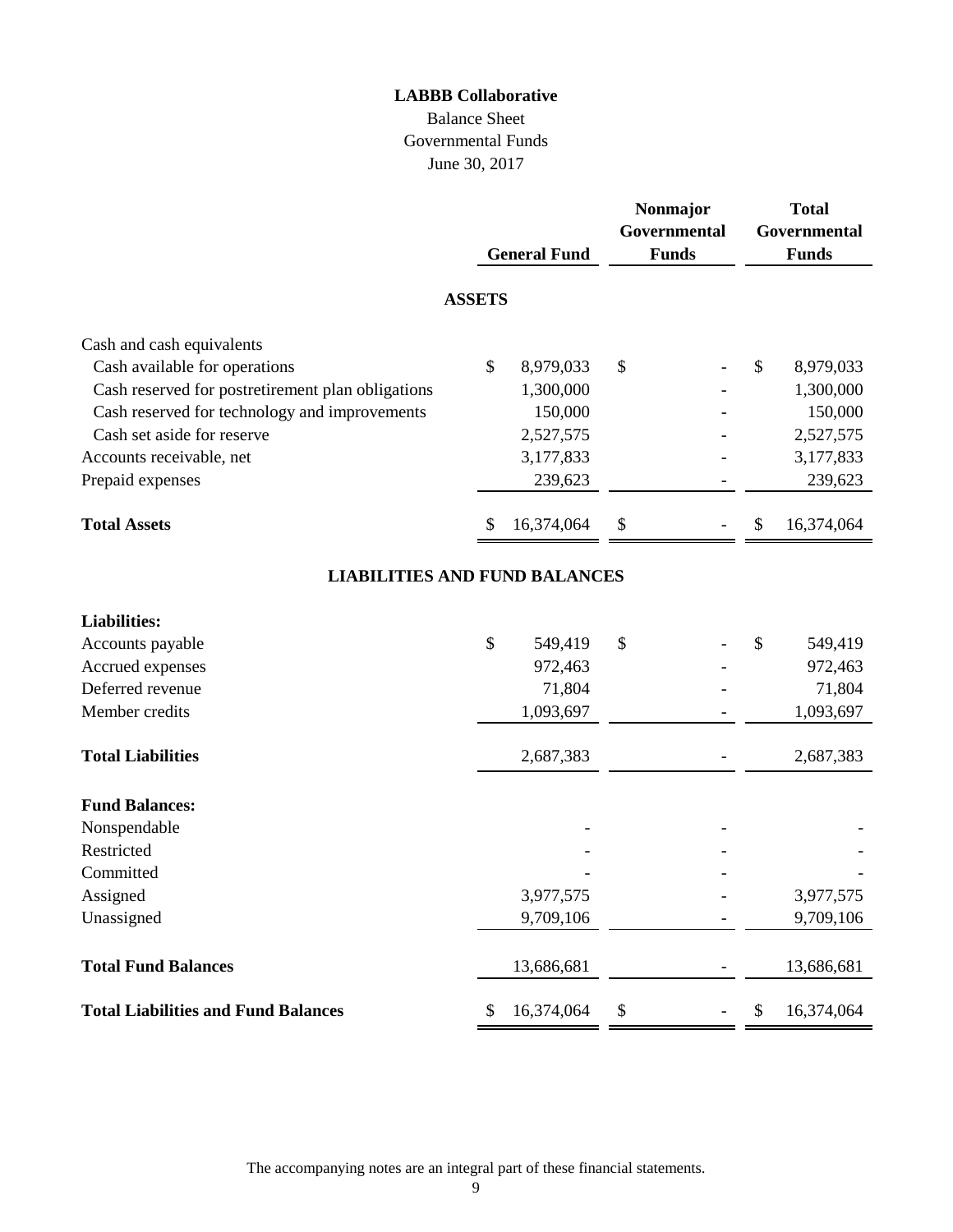Reconciliation of the Governmental Funds Balance Sheet to the Statement of Net Position June 30, 2017

| Total fund balances, governmental funds                                                                                                                                                                                                                          | \$13,686,681 |
|------------------------------------------------------------------------------------------------------------------------------------------------------------------------------------------------------------------------------------------------------------------|--------------|
| Amounts reported for governmental activities in the Statement of Net Position are<br>different because:                                                                                                                                                          |              |
| Capital assets, net of related debt, used in governmental activities are not current<br>financial resources and therefore are not reported in this fund financial statement,<br>but are reported in the governmental activities of the Statement of Net Position | 83,482       |
| The compensated absences liabilty is not a current obligation and therefore is not<br>reported in this fund financial statement, but is reported in the governmental activities<br>of the Statement of Net Position.                                             | (71,291)     |
| The Other postemployment benefit (OPEB) liability is not a current obligation and<br>therefore is not reported in this fund financial statement, but is reported in the<br>governmental activities of the Statement of Net Position.                             | (7,523,928)  |
| <b>Net Position of Governmental Activities</b>                                                                                                                                                                                                                   | \$6,174,944  |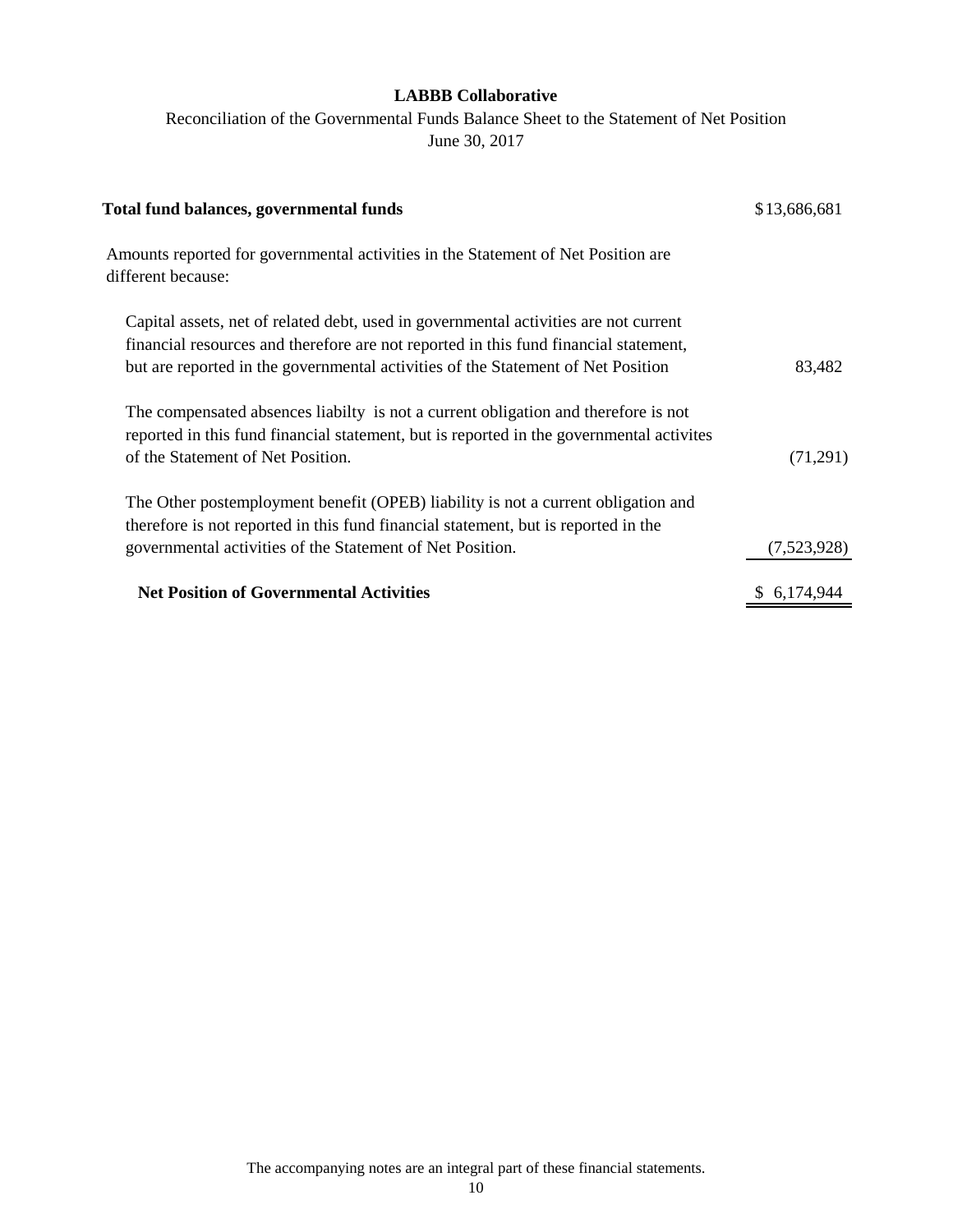# Statement of Revenues, Expenditures and Changes in Fund Balances Governmental Funds For the Year Ended June 30, 2017

|                                         |                     | Nonmajor<br><b>Governmental</b> | <b>Total</b><br>Governmental |
|-----------------------------------------|---------------------|---------------------------------|------------------------------|
|                                         | <b>General Fund</b> | <b>Funds</b>                    | <b>Funds</b>                 |
| <b>Revenues:</b>                        |                     |                                 |                              |
| Tuition and services revenue            | \$<br>19,211,515    | \$                              | $\mathbb{S}$<br>19,211,515   |
| Industry revenue                        | 222,561             |                                 | 222,561                      |
| Recreation revenue                      | 163,451             |                                 | 163,451                      |
| Transportation revenue                  | 6,433,058           |                                 | 6,433,058                    |
| Contributions                           | 15,775              |                                 | 15,775                       |
| Home services revenue                   | 211,899             |                                 | 211,899                      |
| Intergovernmental revenue               | 4,294,532           |                                 | 4,294,532                    |
| Interest                                | 43,868              |                                 | 43,868                       |
| Other                                   | 2,470               |                                 | 2,470                        |
| <b>Total Revenues</b>                   | 30,599,129          |                                 | 30,599,129                   |
| <b>Expenditures:</b>                    |                     |                                 |                              |
| Administration                          | 1,182,478           |                                 | 1,182,478                    |
| Educational and instructional           | 16,674,741          |                                 | 16,674,741                   |
| Transportation expense                  | 6,669,541           |                                 | 6,669,541                    |
| Other postemployment benefits           | 218,035             |                                 | 218,035                      |
| Intergovernmental expense               | 4,294,532           |                                 | 4,294,532                    |
| Capital outlay, net of debt incurred    | 28,984              |                                 | 28,984                       |
| <b>Total Expenditures</b>               | 29,068,311          |                                 | 29,068,311                   |
| <b>Net Change in Fund Balances</b>      | 1,530,818           |                                 | 1,530,818                    |
| <b>Fund Balances, Beginning of Year</b> | 12,155,863          |                                 | 12,155,863                   |
| <b>Fund Balances, End of Year</b>       | 13,686,681          | \$                              | \$<br>13,686,681             |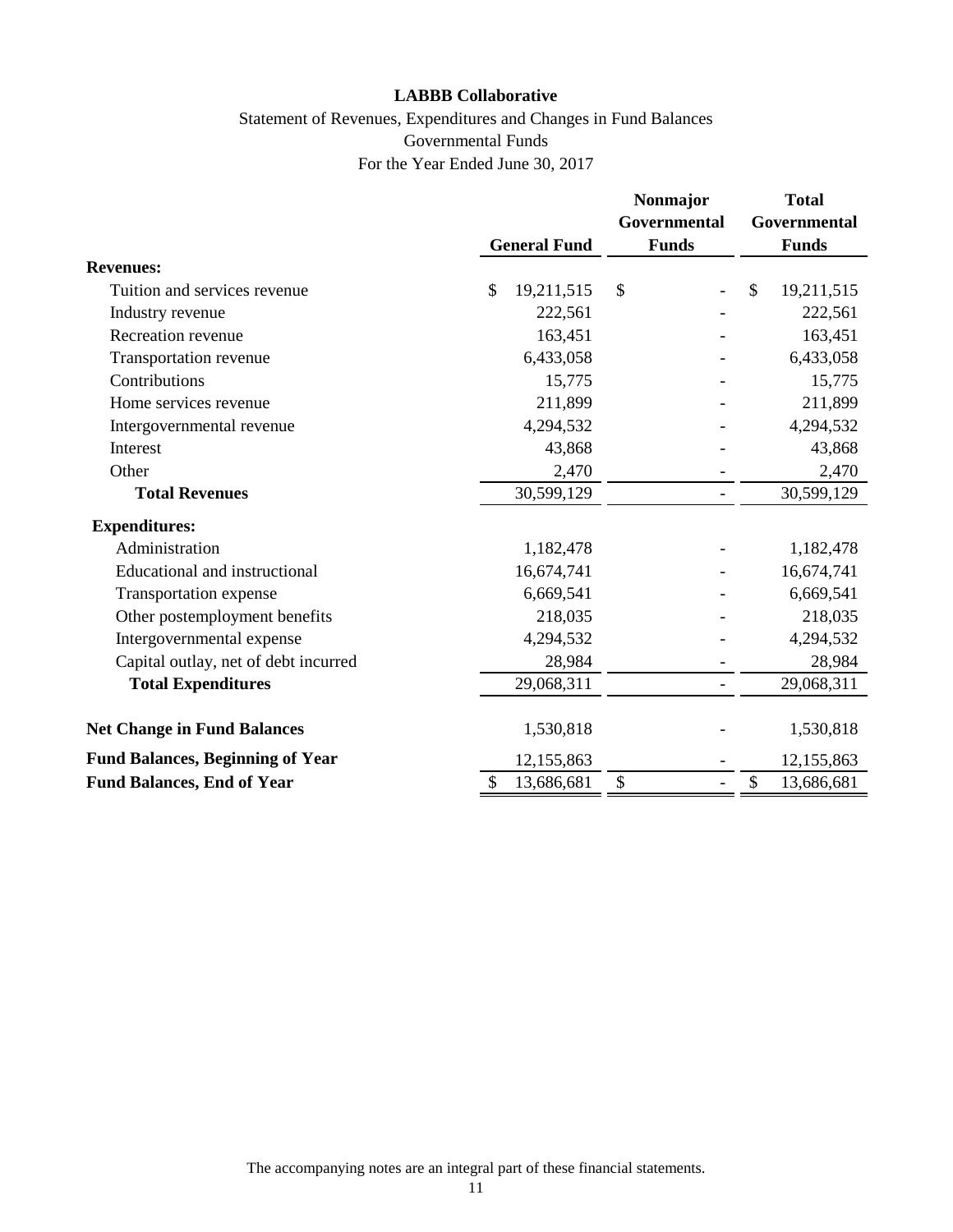Reconciliation of the Statement of Revenues, Expenditures and Changes in Fund Balances of Governmental Funds to the Statement of Activities For the Year Ended June 30, 2017

| Net change in fund balances - total governmental funds                                                                                                                                                                                                                                                                                 | \$1,530,818 |
|----------------------------------------------------------------------------------------------------------------------------------------------------------------------------------------------------------------------------------------------------------------------------------------------------------------------------------------|-------------|
| Amounts reported for governmental activities in the Statement of Activities are<br>different because:                                                                                                                                                                                                                                  |             |
| Governmental funds report outlays for capital assets as expenditures because<br>such outlays use current financial resources. In contrast, the Statement of<br>Activitites reports only a portion of the outlay as expense. The outlay is allocated<br>over the assets' estimated useful lives as depreciation expense for the period. |             |
| Capital outlay, net of debt incurred                                                                                                                                                                                                                                                                                                   | 28,984      |
| Depreciation                                                                                                                                                                                                                                                                                                                           | (21,799)    |
| Governmental funds do not report certain expenses because they do not require<br>the use of current financial resources. In contrast, the Statement of Activities<br>reports such expenses.                                                                                                                                            |             |
| Compensated absences                                                                                                                                                                                                                                                                                                                   | (12,764)    |
| Other postemployment benefits reported in the Statement of Activities do not<br>require the use of current financial resources and, therefore, are not reported as<br>expenditures in the governmental funds.                                                                                                                          |             |
| Net change in other postemployment benefits (OPEB) accrual                                                                                                                                                                                                                                                                             | (338, 745)  |
| Change in net position of governmental activities                                                                                                                                                                                                                                                                                      | \$1,186,494 |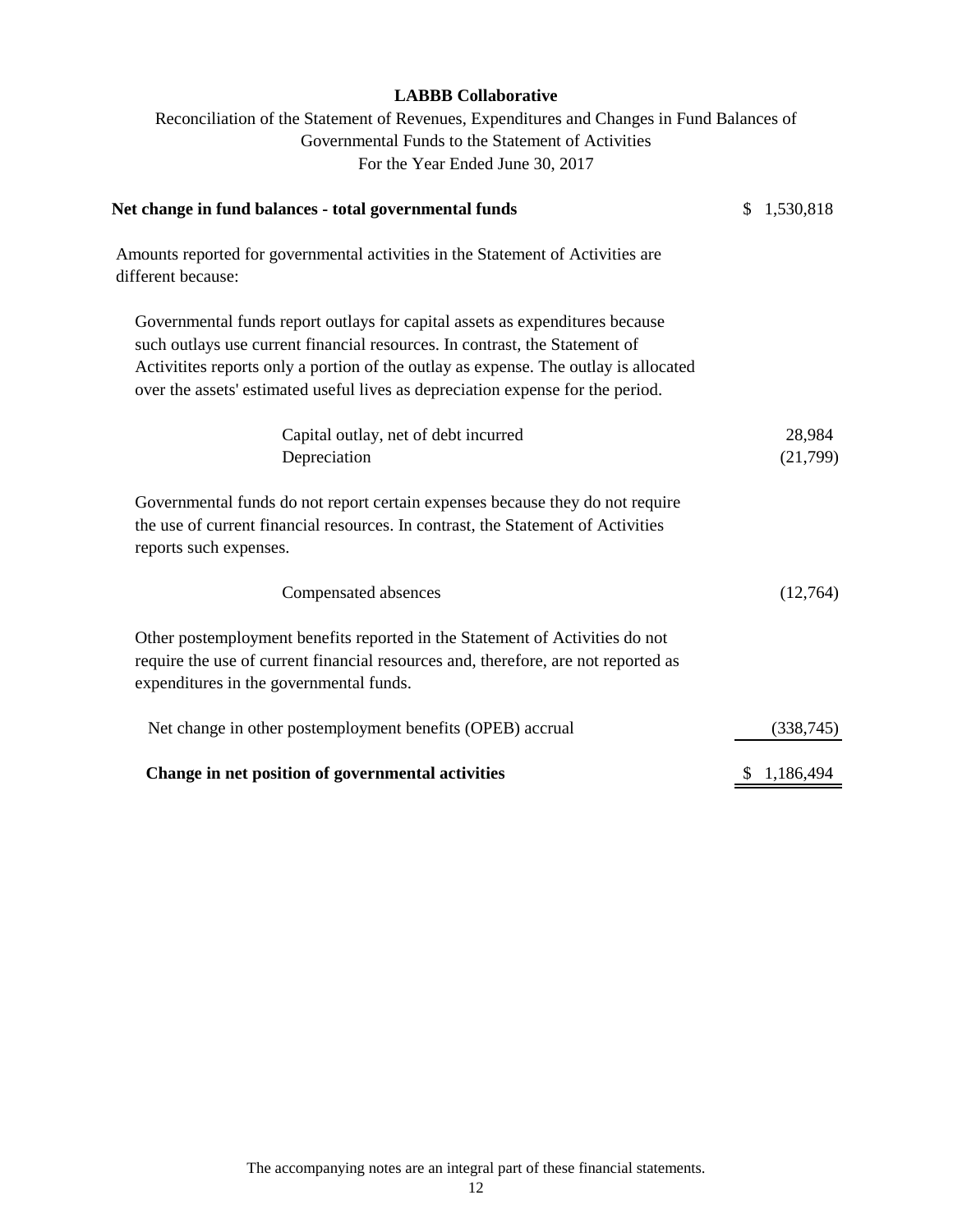Notes to Financial Statements June 30, 2017

### **NOTE A – ORGANIZATION AND SUMMARY OF SIGNIFICANT ACCOUNTING POLICIES**

#### **Organization**

LABBB Collaborative ("LABBB") is an educational collaborative organized under Chapter 40 of the general laws of the Commonwealth of Massachusetts. LABBB was entered into by the school committees of Lexington, Arlington and Burlington in April 1974, with the addition of Bedford in May 1980 and Belmont in July 1995. LABBB provides special education services and programs, as defined in the Regulations under Chapter 766, to students aged 3 to 21, with moderate to severe special needs.

LABBB is related to EDCO Collaborative ("EDCO") through common board members. Four members of EDCO's Board hold four of the five board seats of LABBB. EDCO obtains service fee income from LABBB for certain financial services. LABBB operates as a separate, independent, special education collaborative. Component units are included in the reporting entity if their operational and financial relationships with the reporting entity are significant. Pursuant to these criteria, LABBB did not identify EDCO as a component unit requiring inclusion in the accompanying financial statements.

A summary of accounting policies consistently applied in the financial statements follows:

#### **Basis of Presentation**

LABBB's financial statements are prepared in accordance with accounting principles generally accepted in the United States of America ("GAAP"). The Governmental Accounting Standards Board ("GASB") is responsible for establishing GAAP for state and local governments through its pronouncements (Statements and Interpretations). The more significant accounting policies established in GAAP and used by LABBB are discussed below.

LABBB's basic financial statements include both government-wide (reporting LABBB as a whole) and fund financial statements (reporting LABBB's major funds). Both the government-wide and fund financial statements categorize primary activities as either governmental or business type. Governmental activities are generally financed through intergovernmental assessments or other nonexchange transactions. LABBB does not have any activities classified as business type activities.

#### *Government-wide Financial Statements*

In the government-wide Statement of Net Position, governmental columns are presented on a consolidated basis and are reported on a full accrual, economic resource basis, which recognizes all longterm assets, receivables and deferred outflows of resources, as well as long-term liabilities, deferred inflows of resources and other liabilities reported on a full accrual basis. LABBB's net position is reported in three parts—net investment in capital assets; restricted, as applicable; and unrestricted. LABBB first utilizes restricted resources to finance qualifying activities.

The government-wide Statement of Activities demonstrates the degree to which the direct expenses of a given function or segment are offset by program revenues. Direct expenses are those that are clearly identifiable with a specific function or segment. LABBB does not allocate indirect expenses to functions in the statement of Activities. Program revenues included charges to customers or applicants who purchase, use or directly benefit from goods, services or privileges provided by a given function or segment and grants and contributions that are restricted to meeting the operational or capital requirements of a particular function or segment. Assessments and other items not properly included among program revenues are reported instead as general revenues.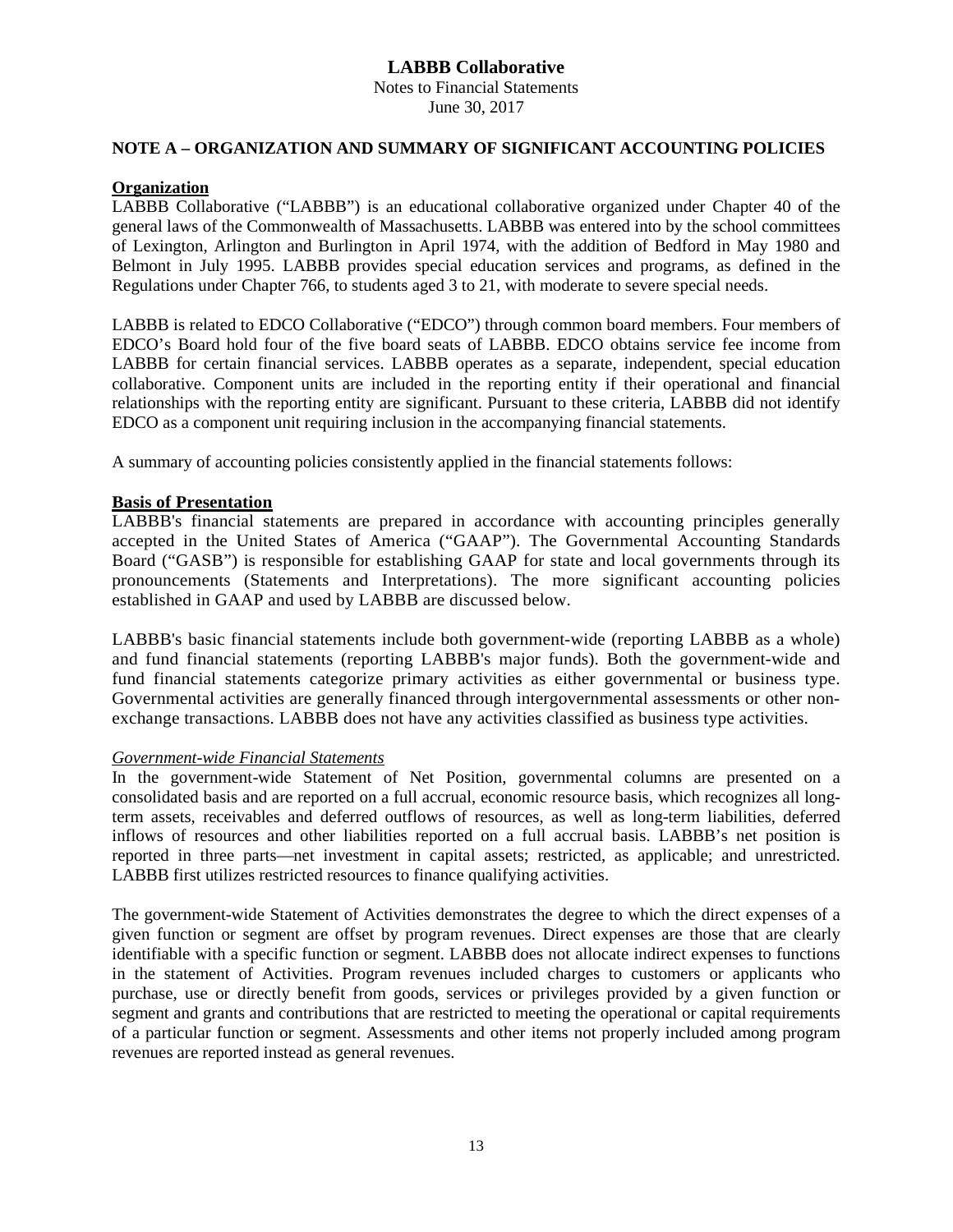Notes to Financial Statements June 30, 2017

#### **NOTE A –** *continued*

The government-wide focus is more on the sustainability of LABBB as an entity and the change in LABBB's net position resulting from the current year's activities.

#### *Fund Financial Statements*

Fund financial statements of the reporting entity are organized into funds each of which are considered to be separate accounting entities. Each fund is accounted for by providing a separate set of self-balancing accounts, which constitute its assets, liabilities, fund balance, revenues and expenditures.

The emphasis in fund financial statements is on the major funds in the governmental activities categories. GASB pronouncements set forth minimum criteria (percentage of the assets and deferred outflows of resources, liabilities and deferred inflows of resources, revenues or expenditures/expenses of either fund category or the governmental and enterprise combined) for the determination of major funds. LABBB may electively add funds, as major funds, which have specific community focus. The nonmajor funds are combined in a column in the fund financial statements.

The following governmental fund types are used by LABBB - LABBB does not use proprietary funds:

#### Governmental Funds:

The focus of the governmental funds' measurement (in the fund statements) is upon determination of financial position and changes in financial position (sources, uses, and balances of financial resources) rather than upon net income. The following is a description of the governmental funds of LABBB:

*General fund* - is the general operating fund of LABBB. It is used to account for all financial resources not accounted for and reported in another fund.

*Non-major governmental funds* - consist of other special revenue and permanent funds that are aggregated and presented in the non-major governmental funds column on the government funds financial statements.

### **Basis of Accounting and Measurement Focus**

LABBB's government-wide financial statements are presented using the economic resources measurement focus and the accrual basis of accounting. Under the accrual basis of accounting, revenues are recognized when earned and expenses are recorded when the liability is incurred or economic asset used. Revenues, expenses, gain, losses, assets, and liabilities resulting from exchange and exchange-like transactions are recognized when the exchange takes place.

LABBB's governmental funds financial statements are reported using the current financial resources measurement focus and the modified accrual basis of accounting. Under the modified accrual basis of accounting, revenues are recorded when susceptible to accrual, i.e., both measurable and available. Available means collectible within the current period or soon enough thereafter to be used to pay liabilities of the current period. Expenditures are recorded when the related fund liability is incurred, except for unmatured interest on long-term debt, judgments, compensated absences and pension expenditures, which are recorded as a fund liability when expected to be paid with expendable available financial resources.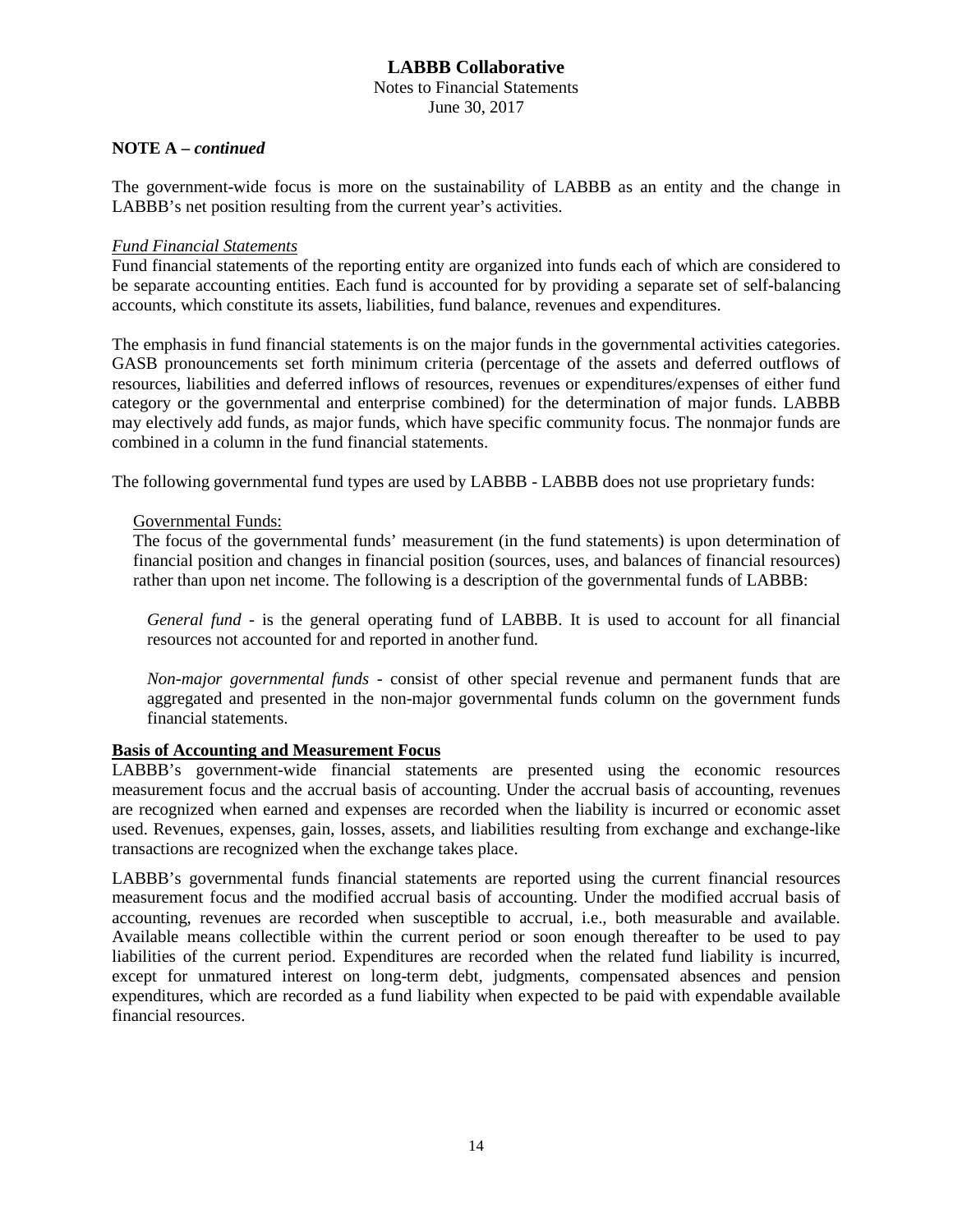#### **LABBB Collaborative** Notes to Financial Statements June 30, 2017

#### **NOTE A –** *continued*

#### **Revenues**

Expenditure-driven programs currently reimbursable are recognized as revenue when the qualifying expenditures have been incurred and the amounts are available. Charges for services provided to other education agencies and private parties are recognized as revenue when services are provided. Amounts owed to LABBB for services already performed, which are not available are recorded as receivables. Amounts received prior to the entitlement period are recorded as unearned revenue. Revenues susceptible to accrual include expenditure-driven programs and interest income.

#### **Cash and Cash Equivalents**

Cash equivalents include cash balances maintained in checking accounts and money market accounts. For purposes of the statement of cash flows, LABBB considers all highly liquid instruments purchased with a maturity of three months or less to be cash equivalents.

LABBB maintains cash and cash equivalent balances at two institutions located in Massachusetts. Bank accounts are insured by the Federal Deposit Insurance Corporation up to \$250,000. LABBB's cash balances, at times, may exceed federally insured limits. LABBB monitors its exposure associated with cash and cash equivalents and has not experienced any losses in such accounts. LABBB also maintains cash and cash equivalents at the Massachusetts Municipal Depository Trust which is collateralized by its underlying assets.

The Board of Directors of LABBB has set aside cash in reserve for its postemployment plan obligations, technology and improvements, and an additional reserve for operations. The reserve for its postemployment plan obligations (see Note G) is based on an amount the Board of Directors deems acceptable on an annual basis and the reserve for operations is based on 10% of LABBB's next fiscal year budget (see Note I), as approved by the Board of Directors. As of June 30, 2017, the cash reserved for postemployment plan obligations was \$1,300,000, for technology and improvements was \$150,000, and for operations was \$2,527,575.

# **Accounts Receivable**

Accounts receivable are carried at their net realized value. Management estimates the allowance for doubtful accounts by identifying troubled accounts and by using historical experience applied to an aging of accounts. Accounts receivable are written off when deemed uncollectible. Recoveries of accounts receivable previously written off are recorded as revenue when received. At June 30, 2017, management has recorded an allowance for doubtful accounts of \$63,000.

#### **Equipment and Improvements**

Equipment is stated at cost at the date of acquisition. Depreciation is provided in amounts sufficient to allocate the cost of depreciable assets to operations over their estimated service lives on the straight-line basis. Expenditures for repairs and maintenance are charged to expense as incurred. Equipment and improvements are being depreciated over useful lives ranging from three to five years.

### **Deferred Revenue**

Deferred revenue consists primarily of amounts received from cities and towns for programs in which services have not yet been provided under the terms of the agreement.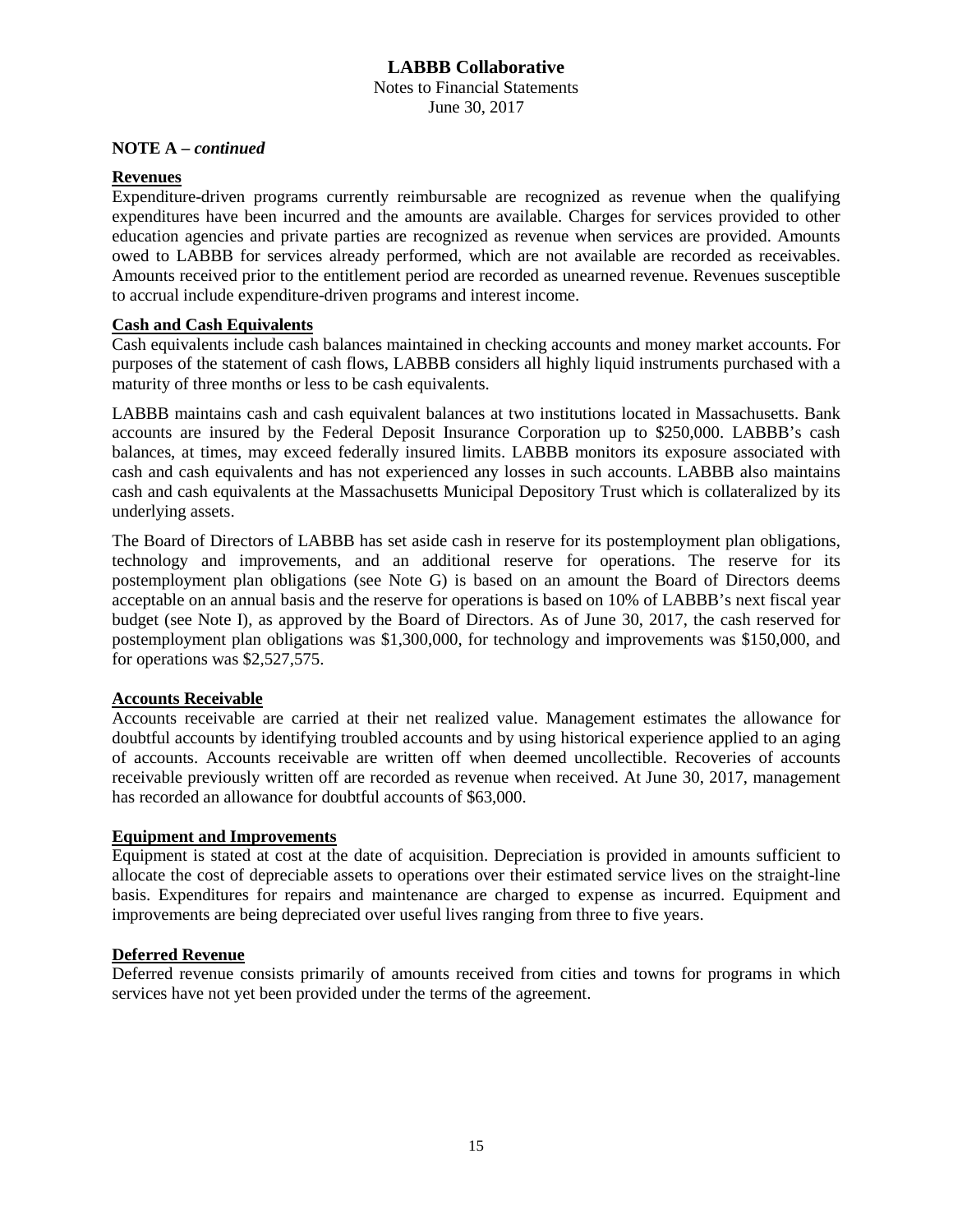Notes to Financial Statements June 30, 2017

#### **NOTE A –** *continued*

#### **Member Credits**

The member school districts have elected to make a portion of current and prior year surpluses available to them for future application to service and tuition billings. Member credits are recognized as obligations when approved by the board. During 2017, no new credits were issued to the member districts. All five member school districts have available credits totaling \$1,093,697 at June 30, 2017.

#### **Compensated Absences**

It is LABBB's policy to permit certain employees to accumulate earned but unused vacation pay benefits up to specified limits. Employees may use this time in addition to other vacation time earned each year. Unused time is paid to the employee upon termination or retirement. Compensated absences are recorded as a non-current liability in the Statement of Net Position.

### **Postemployment Healthcare Plan**

LABBB follows standards which require the recognition and disclosure of the liability for benefits of current and former employees, as calculated in an actuarial study, over a period not to exceed thirty years, as well as the disclosure of actuarial assumptions and methods used (see Note G).

### **Equity Classifications**

# *Government-wide Statements*

Equity is classified as net positon and displayed in three components:

*Net position invested in capital assets* **–** Consists of capital assets including restricted capital assets net of accumulated depreciation and reduced by the outstanding balances of any bonds, mortgages, notes or other borrowings that are attributed to the acquisition, construction or improvement of those assets. If there are significant unspent related debt proceeds at year-end the portion of the debt attributable to the unspent proceeds are not included in the calculation or invested in capital assets. LABBB has no bonded debt on Capital assets at June 30, 2017.

*Restricted net position (as applicable)* **–** Consists of net position with constraints placed on the use either by (1) external groups such as creditors, grantors, contributors or laws or regulations of other government or, (2) law through constitutional provisions or enabling legislation.

*Unrestricted net position – general and other purposes* **–** All other net position that do not meet the definition of "restricted" or "invested in capital assets, net of related debt."

#### *Fund Financial Statements*

Governmental fund equity is classified as fund balance. Fund balance in the fund financial statements is classified as nonspendable, restricted, committed, assigned or unassigned as described below:

*Nonspendable*: consists of amounts that cannot be spent because they are either (a) not in spendable form or (b) legally or contractually required to be maintained intact.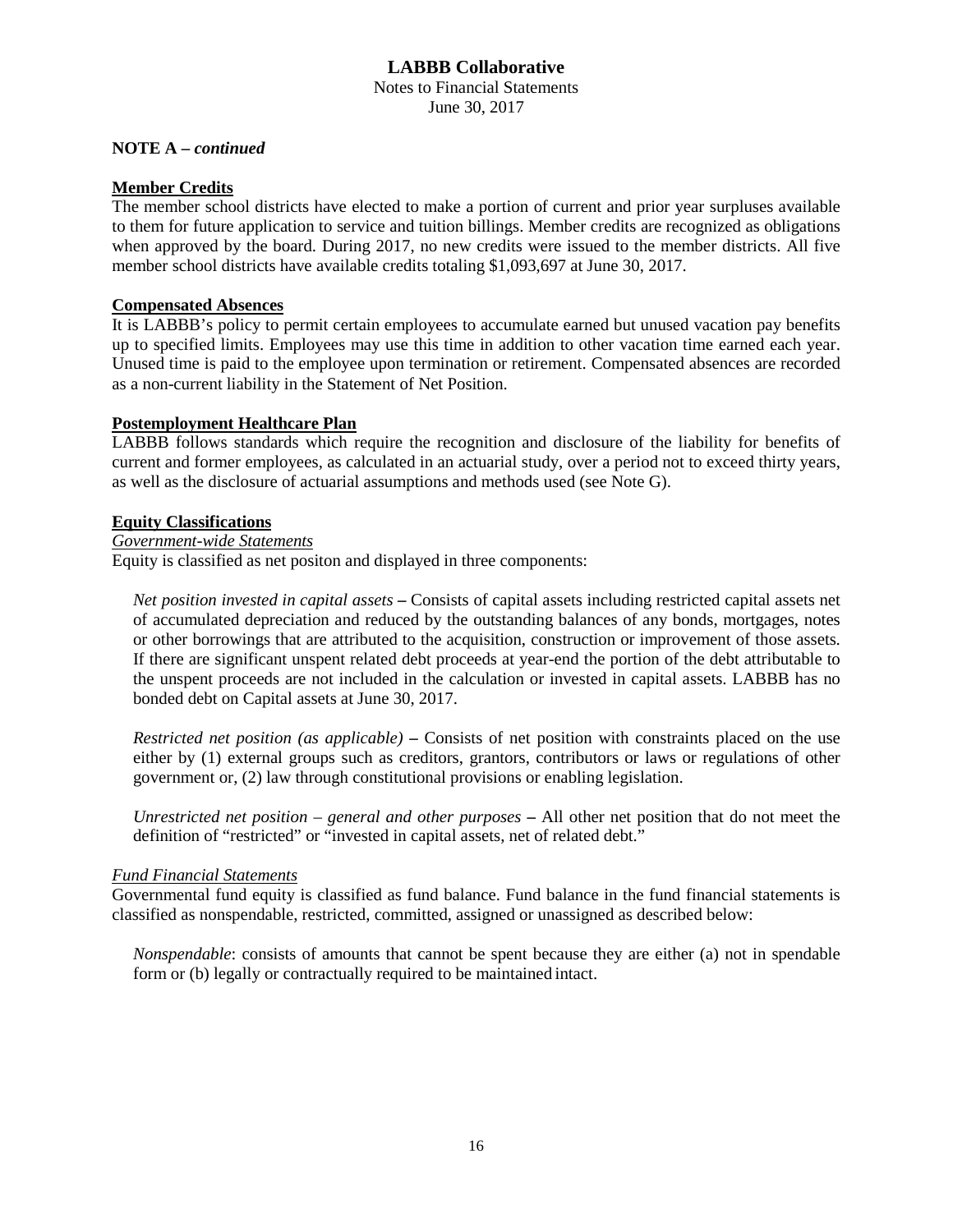#### **LABBB Collaborative** Notes to Financial Statements June 30, 2017

#### **NOTE A –** *continued*

*Restricted*: Amounts that can be used only for specific purposes because of (a) constitutional provisions or enabling legislation or (b) externally imposed constraints. (External constraints might be imposed by creditors, grantors, contributors, or even the laws or regulations of other governments.)

*Committed*: Amounts that can be used only for specific purposes because of a formal action by the government's highest level of decision-making authority (Board of Directors). This classification might also include contractual obligations if existing resources have been committed for use in satisfying those contractual requirements.

*Assigned*: Amounts intended to be used for specific purposes but that do not meet the criteria to be classified as restricted or committed. Intent can be stipulated by the governing body, another body (such as a finance committee), or by an official to whom authority has been given.

*Unassigned*: This is residual classification for the General Fund – that is, everything that is not in another classification or in another fund. The General Fund is the only governmental fund that can report a positive unassigned fund balance. Other governmental funds might have a negative unassigned fund balance as a result of overspending for specific purposes for which amounts have been restricted, committed, or assigned.

LABBB's spending policy is to spend restricted fund balance first, followed by committed, assigned and unassigned fund balance.

#### **Functional Allocation of Expenses**

Fringe benefit and administrative costs have been allocated to functions based on a percentage of salary cost and have been summarized on a functional basis in the statement of revenues, expenses and changes in net position. Accordingly, these costs have been allocated among the programs and supporting services benefited.

### **Use of Estimates**

The preparation of financial statements in conformity with U.S. generally accepted accounting principles requires management to make estimates and assumptions that affect the reported amounts of assets and liabilities and the disclosure of contingent assets and liabilities at the date of the financial statements and reported amounts of revenues and expenses during the reporting period. Actual results could differ from those estimates and assumptions. Significant management estimates included in the financial statements relate to the allowance for doubtful accounts receivable, useful lives of depreciable assets, fair value of certain investments, measurement of actuarial obligations for defined postemployment health care benefits, and the allocations of common expenses over program functions.

#### **Income Tax Status**

LABBB was established under Chapter 40 Section 4(e) under the general laws of Massachusetts and is therefore generally exempt from income taxes under Section 115 of the Internal Revenue Code. Accordingly, no provision for income taxes is made in the financial statements.

#### **Uncertain Tax Positions**

LABBB accounts for the effect of any uncertain tax positions based on a "more likely than not" threshold to the recognition of the tax positions being sustained on the technical merits of the position under scrutiny by the applicable taxing authority. If a tax position or positions are deemed to result in uncertainties of those positions, the unrecognized tax benefit is estimated based on a "cumulative probability assessment" that aggregates the estimated tax liability for all uncertain tax positions. LABBB has identified its tax status as a tax-exempt entity as its only significant tax position; however, LABBB has determined that such tax position does not result in an uncertainty requiring recognition. LABBB is not currently under examination by any taxing jurisdiction. As a Chapter 40 government entity, LABBB is exempt from filing certain non-profit filings and, accordingly, there are no returns currently open for examination.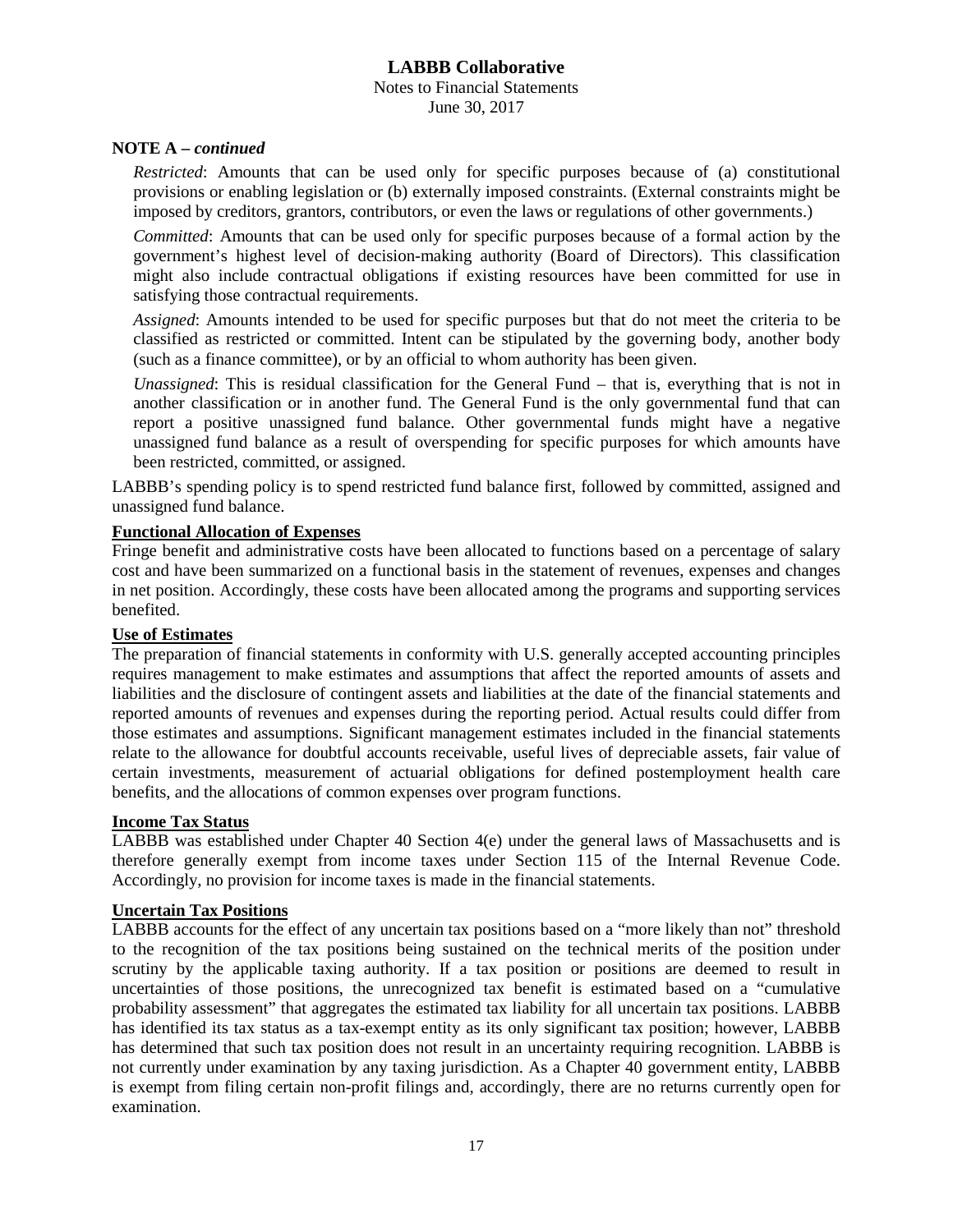Notes to Financial Statements June 30, 2017

# **NOTE A –** *continued*

### **Subsequent events**

LABBB has evaluated subsequent events through December 14, 2017, the date the financial statements were available to be issued.

#### **NOTE B – CASH AND CASH EQUIVALENTS**

Cash and cash equivalents included the following at June 30, 2017:

| Bank balance of cash and cash equivalents<br>Petty cash                         | \$8,499,116<br>15 |
|---------------------------------------------------------------------------------|-------------------|
| Deposits held in a Massachusetts Municipal<br>Depository Trust                  | 4,545,971         |
| Reconciling items (deposits in transit, outstanding<br>checks, etc.), net       | (88, 494)         |
| Total cash and cash equivalents as<br>reported on the statement of net position | \$12.956.608      |
| Bank deposits insured by the Federal Deposit<br><b>Insurance Corporation</b>    |                   |

#### **NOTE C – EQUIPMENT AND IMPROVEMENTS**

Equipment and improvement activity for the year ended June 30, 2017 was as follows:

|                                  | Beginning |                  |                                 | Ending    |
|----------------------------------|-----------|------------------|---------------------------------|-----------|
|                                  | Balance   | <b>Increases</b> | Decreases                       | Balance   |
| Equipment and improvements:      |           |                  |                                 |           |
| Equipment                        | \$7,732   | -\$<br>-         | -\$<br>$\overline{\phantom{a}}$ | \$7,732   |
| Leasehold improvements           | 110,421   | 28,984           |                                 | 139,405   |
| Total at historic cost           | 118,153   | 28,984           |                                 | 147,137   |
| Accumulated depreciation         | (41, 856) | (21,799)         |                                 | (63, 655) |
| Total equip. & improvements, net | \$76297   | 7.185            |                                 | \$83,482  |

### **NOTE D – LEASE COMMITMENTS**

LABBB has entered into operating lease agreements for office equipment and vehicles used to transport students, which expire at various times through 2022. Under the lease arrangements, if LABBB terminates a vehicle lease prior to the full term of the lease, LABBB is obligated to pay one-half of the remaining monthly rentals. Total rental expense was approximately \$223,741 for the year ended June 30, 2017.

The approximate minimum future obligations on the lease at June 30, 2017 are as follows:

| 2018       | \$196,916 |
|------------|-----------|
| 2019       | 189,830   |
| 2020       | 179,566   |
| 2021       | 135,602   |
| 2022       | 14,343    |
| Thereafter |           |
|            | \$716.257 |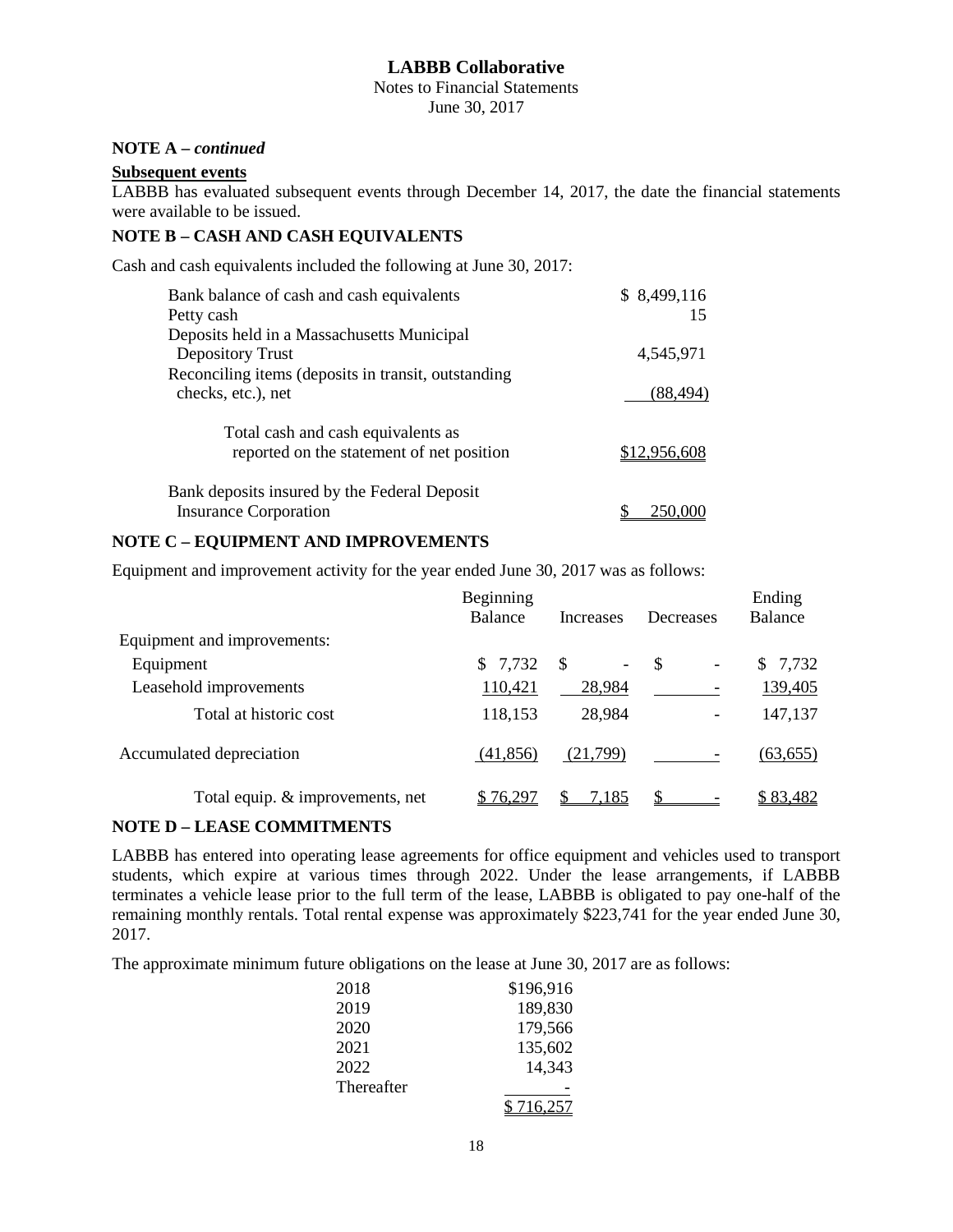Notes to Financial Statements June 30, 2017

#### **NOTE E – RELATED PARTY TRANSACTIONS**

LABBB obtains certain administrative, accounting, supporting services and other resources from EDCO Collaborative ("EDCO") through a signed agreement. Four of five board members districts for LABBB also make up part of the twenty board members for EDCO.

In June, 2014, LABBB entered into a management services and rent/use of space agreement with EDCO. The agreement covers the period of July 1, 2016 to June 30, 2017 for management services and July 1, 2014 to June 30, 2019 for rent/use of space. The fee for the rent/use of space is determined on an annual basis by the EDCO Board of Directors upon approval of the annual budget. For the year ended June 30, 2017, the service fee incurred was \$432,465.

LABBB entered into a joint venture in fiscal 2009 with EDCO to establish the LABBB-EDCO Transportation Network ("the Transportation Network"). During fiscal 2017, LABBB billed EDCO \$187,593 for transportation management services provided to the Transportation Network. Also, EDCO provided accounting and financial services for the Transportation Network and charged LABBB \$49,607, which represents direct costs for these services. This joint venture is expected to continue through fiscal 2018; and the service fees are expected to be similar to fiscal 2017.

## **NOTE F - MASSACHUSETTS TEACHERS' AND STATE EMPLOYEES' RETIREE SYSTEMS**

### **Plan Descriptions**

LABBB's employees participate in the Massachusetts Teachers' (MTRS) or State Employee' Retirement System (MSERS), statewide cost-sharing multi-employer defined benefit plans public employee retirement systems (PERS) covering all employees of local school districts within the Commonwealth of Massachusetts. The retirement systems issue publicly available annual reports that includes financial statements and required supplementary information, which may be obtained by writing to Public Employee Retirement Administration Commission (PERAC), 5 Middlesex Avenue, Suite 304, Somerville, Massachusetts, 02145.

### **Benefits Provided**

MSERS provides retirement, disability, survivor and death benefits to members and their beneficiaries. Massachusetts General Laws (MGL) establishes uniform benefit and contribution requirements for all contributory PERS. These requirements provide for superannuation retirement allowance benefits up to a maximum of 80% of a member's highest three-year average annual rate of regular compensation. For employees hired after April 1, 2012, retirement allowances are calculated on the basis of the last five years or any five consecutive years, whichever is greater in terms of compensation. Benefit payments are based upon a member's age, length of creditable service, and group creditable service, and group classification. The authority for amending these provisions rests with the Legislature.

Members become vested after ten years of creditable service. A superannuation retirement allowance may be received upon the completion of twenty years of creditable service or upon reaching the age of 55 with ten years of service. Normal retirement for most employees occurs at age 65; for certain hazardous duty and public safety positions, normal retirement is at age 55. Most employees who joined the system after April 1, 2012 cannot retire prior to age 60.

The MSERS' funding policies have been established by Chapter 32 of the MGL. The Legislature has the authority to amend these policies. The annuity portion of the MSERS retirement allowance is funded by employees, who contribute a percentage of their regular compensation. Costs of administering the plan are funded out of plan assets.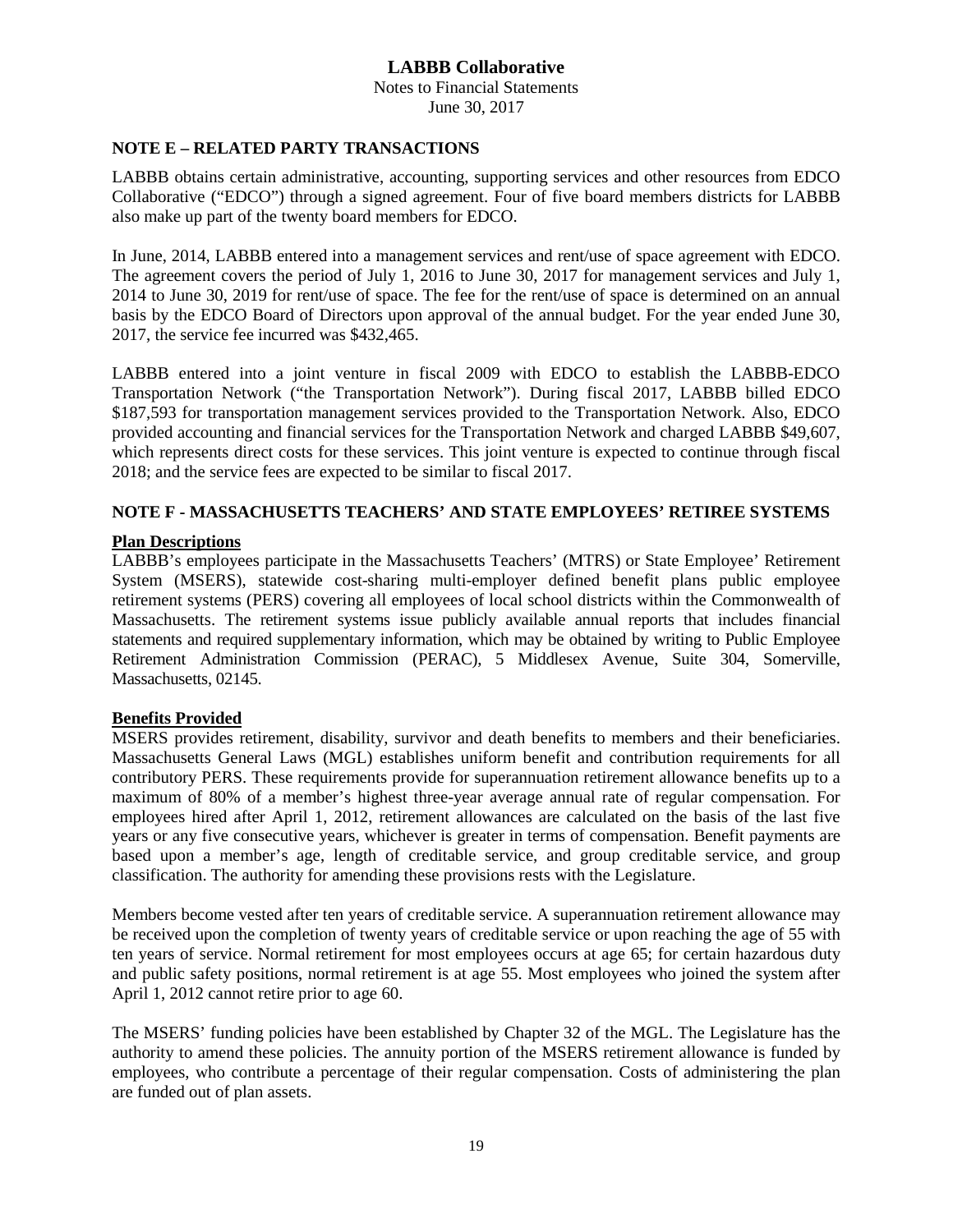Notes to Financial Statements June 30, 2017

#### **NOTE F –** *continued*

MTRS provides retirement, disability, survivor and death benefits to members and their beneficiaries. Massachusetts General Laws (MGL) establishes uniform benefit and contribution requirements for all contributory PERS. These requirements provide for superannuation retirement allowance benefits up to a maximum of 80% of a member's highest three-year average annual rate of regular compensation. For employees hired after April 1, 2012, retirement allowances are calculated on the basis of the last five years or any five consecutive years, whichever is greater in terms of compensation. Benefit payments are based upon a member's age, length of creditable service, and group creditable service, and group classification. The authority for amending these provisions rests with the Legislature.

Members become vested after ten years of creditable service. A superannuation retirement allowance may be received upon the completion of twenty years of creditable service or upon reaching the age of 55 with ten years of service. Normal retirement for most employees occurs at age 65. Most employees who joined the system after April 1, 2012 cannot retire prior to age 60.

The MTRS' funding policies have been established by Chapter 32 of the MGL. The Legislature has the authority to amend these policies. The annuity portion of the MTRS retirement allowance is funded by employees, who contribute a percentage of their regular compensation. Costs of administering the plan are funded out of plan assets.

#### **Contributions**

Member contributions for MSERS vary depending on the most recent date of membership:

| Hire Date | % of Compensation                                                             |
|-----------|-------------------------------------------------------------------------------|
|           |                                                                               |
|           |                                                                               |
|           | 1984 to $6/30/1996$ 8% of regular compensation                                |
|           | $7/1/1996$ to present9% of regular compensation                               |
|           | 1979 to presentAn additional 2% of regular compensation in excess of \$30,000 |

Educational Collaboratives contribute amounts equal to the normal cost of employees' benefits participating in MSERS at a rate established by the Public Employees' Retirement Administration Commission (PERAC), currently 5.6% of covered payroll. Legally, collaboratives are only responsible for contributing the annual normal cost of their employees' benefits (i.e., the present value of the benefits earned by those employees in any given year) and are not legally responsible for the past service cost attributable to those employees or previously retired employees of collaboratives. During fiscal year 2017, LABBB's contributions on behalf of employees totaled \$310,469.

Member contributions for MTRS vary depending on the most recent date of membership:

| Hire Date                                      | % of Compensation                                                                                       |
|------------------------------------------------|---------------------------------------------------------------------------------------------------------|
|                                                |                                                                                                         |
|                                                |                                                                                                         |
|                                                | 1984 to 6/30/19968% of regular compensation                                                             |
|                                                | $7/1/1996$ to present9% of regular compensation                                                         |
|                                                | $7/1/2001$ to present11% of regular compensation (for teachers hired after $7/1/01$ and those accepting |
| provisions of Chapter 114 of the Acts of 2000) |                                                                                                         |
|                                                |                                                                                                         |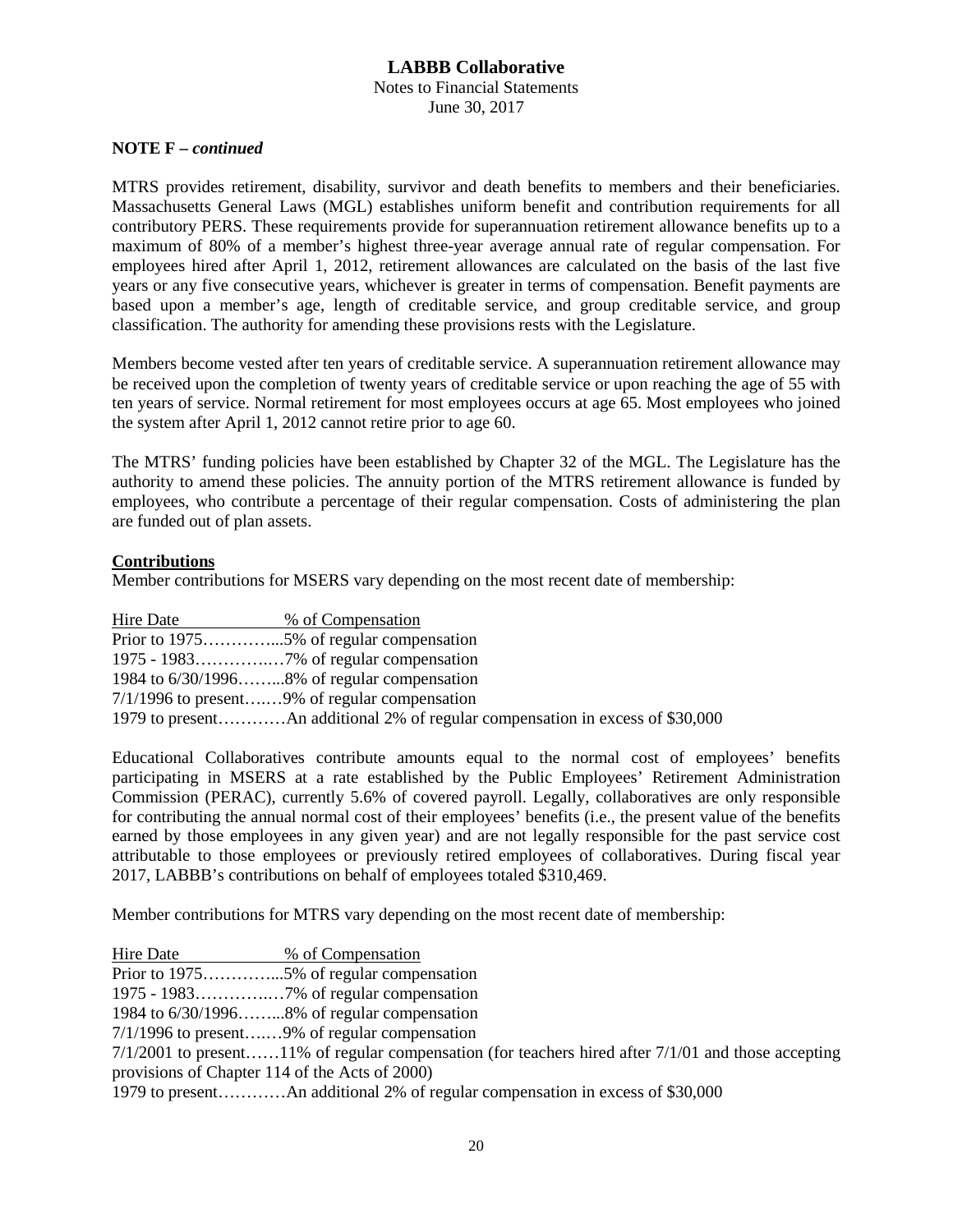Notes to Financial Statements June 30, 2017

### **NOTE F –** *continued*

The Commonwealth is a nonemployer contributor in MTRS and is required by statute to make all actuarially determined employer contributions on behalf of the member employers participating in MTRS.

LABBB is considered to be in a 100% special funding situation as defined by GASB Statement No. 68, *Accounting and Financial Reporting for Pensions* and the Commonwealth is a nonemployer contributing entity under both MSERS and MTRS. Since the employers do not contribute directly to each system beyond the MSERS annual normal cost, there is no net pension liability to recognize. However, the notes to the financial statements must disclose the portion of the nonemployer contributing entities' share of the collective net pension liability that is associated with the employer. In addition, LABBB must recognize its portion of the collective pension expense as both a revenue and pension expense.

The nonemployer contributing entities' share of the collective net pension liability that is associated with LABBB was measured as of June 30, 2016 and was \$13,177,680 and \$24,159,633 under MSERS and MTRS, respectively. In fiscal year 2017, LABBB recognized revenue and related expense of \$1,830,091 (under GASB Statement No. 68) for its portion of the collective pension expense under MSERS. In fiscal 2017, LABBB recognized revenue and related expense of \$2,464,441, (under GASB Statement No. 68) for its portion of the collective pension expense under MTRS. These amounts are recorded as Intergovernmental revenue and expense in the financial statements.

# **NOTE G – POSTEMPLOYMENT HEALTHCARE BENEFITS**

LABBB sponsors and administers a postemployment benefit plan (the "Plan") which provides health benefits to qualified retirees. As of July 1, 2014, the date of the most recent actuarial valuation, the Plan had a projected unfunded liability of approximately \$7,186,742. In accordance with GASB Statement No. 45, "*Accounting and Financial Reporting by Employers for Postemployment Benefits Other Than Pensions"*, this liability is being accrued over a period of time of thirty years. At June 30, 2017, the annual contribution required to meet this requirement was approximately \$530,373, in addition to the normal benefit cost estimated at \$356,969. Reporting and amortization of the unfunded liability began during fiscal 2009.

The contribution requirements of plan members and LABBB are established and may be amended through LABBB board action. The required contribution is based on the projected pay-as-you-go financing requirements.

Projections of benefits for financial reporting purposes are based on the substantive plan (the plan as understood by the employer and plan members) and include the types of benefits provided at the time of valuation and the historical pattern of sharing of benefit costs between the employer and plan members to that point. The actuarial methods and assumptions used include techniques that are designed to reduce short-term volatility in actuarial accrued liabilities, consistent with the long-term prospective of the calculations.

Actuarial valuations of an ongoing plan involve estimates of the value of reported amounts and assumptions about the probability of occurrence of events far into the future. Examples include assumptions about future employment, mortality, and the healthcare cost trend. Amounts determined regarding the funded status of the plan and the annual required contribution of the employer are subject to continual revision as actual results are compared with past expectations and new estimates are made about the future.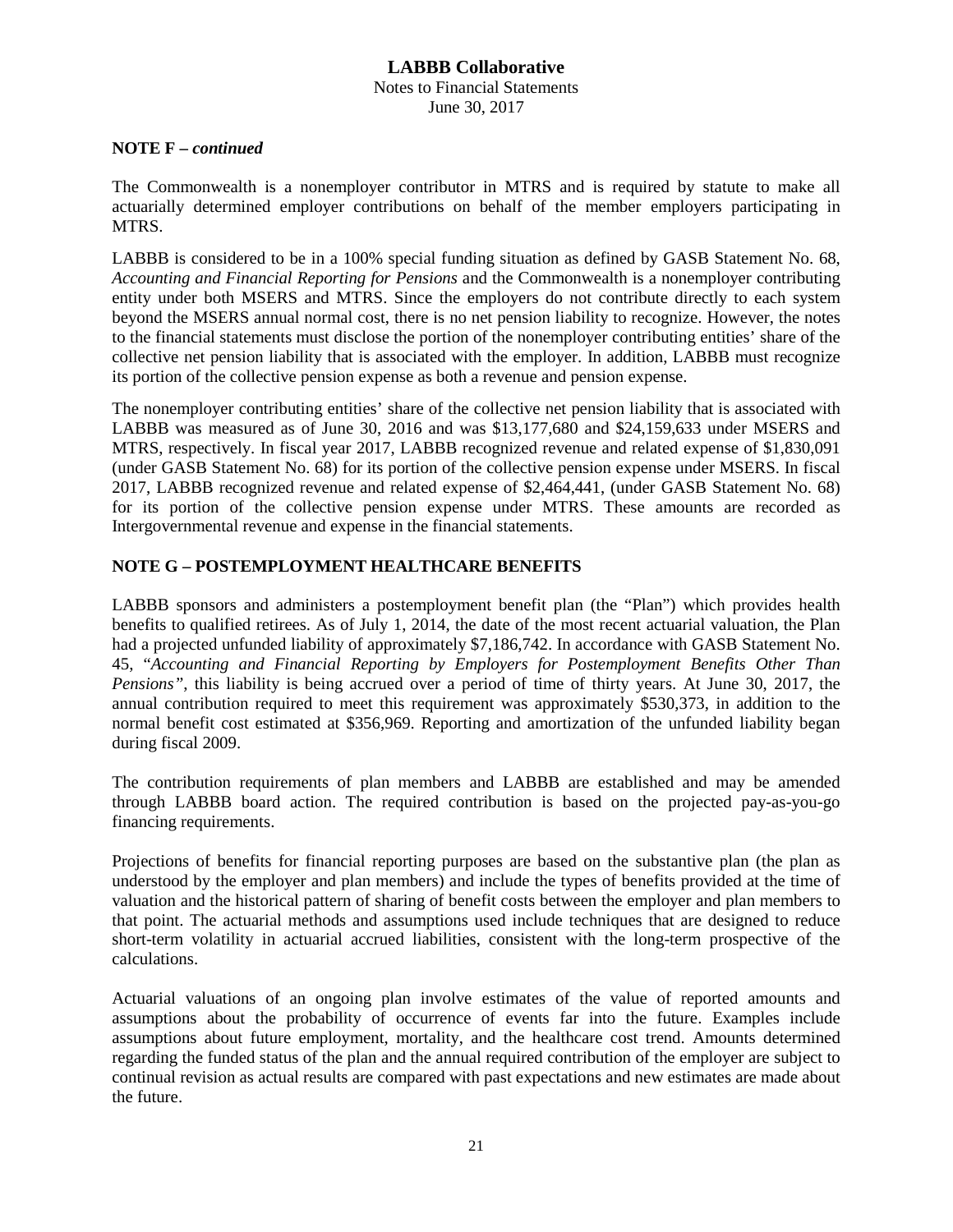#### Notes to Financial Statements June 30, 2017

#### **NOTE G –** *continued*

In the July 1, 2014 valuation, a frozen age actuarial cost method was used with allocation based on service. The unfunded actuarial liability is amortized over 30 years in level dollar amounts, starting fiscal 2009. The actuarial assumptions included a 6.00% discount rate and an annual healthcare cost trend rate of 7.00% initially, grading down to 2.5% in fiscal 2022 and later, in 0.75 point intervals. As of June 30, 2017, no investment vehicle has been established to fund the plan.

The rollforward of the accrued postemployment obligation as of June 30, 2017 and two preceding years was as follows:

|                                                | 2017        | 2016        | 2015        |
|------------------------------------------------|-------------|-------------|-------------|
| Postemployment obligation at beginning of year | \$7,185,183 | \$6,799,733 | \$6,410,750 |
| Interest on net obligation                     | 384,645     | 384,645     | 384,645     |
| Annual required contribution                   | 887,342     | 887,342     | 887,342     |
| Adjustment to annual required contribution     | (715,207)   | (715, 207)  | (715,207)   |
| Annual benefit cost                            | 556,780     | 556,780     | 556,780     |
| Benefit payments paid                          | (218, 035)  | (171, 330)  | (167,797)   |
| Postemployment obligation at end of year       | \$7.523.928 | \$7,185,183 | \$6.799.733 |

#### **NOTE H – CONCENTRATIONS OF CREDIT RISK**

Approximately 49% of all revenues are derived from the member school districts in 2017. Two member towns represented 27% of all revenue in 2017. At June 30, 2017, two member towns represented approximately 37% of total accounts receivable.

### **NOTE I – FISCAL 2018 BUDGET**

LABBB has authorized a fiscal 2018 operating budget totaling approximately \$25,276,000 which management expects to fully fund through tuitions, governmental grants, and other receipts.

### **NOTE J – DISCLOSURES REQUIRED UNDER MASSACHUSETTS GENERAL LAW CHAPTER 40 § 4E**

# **Names, duties and total compensation for the five most highly compensated employees**

The Commonwealth of Massachusetts requires educational collaboratives to disclose the name, duties and total compensation of the 5 most highly compensated employees.

|                      |                                  |                    | Health   |           |
|----------------------|----------------------------------|--------------------|----------|-----------|
|                      |                                  | Insurance Employer |          |           |
| <b>Employee Name</b> | Title                            | Salary             | Portion  | Total     |
| Patric Barbieri      | <b>Executive Director</b>        | \$160,742          | \$14,745 | \$175,487 |
| Margaret Sheehan     | <b>Special Education Teacher</b> | \$120,059          | \$16,579 | \$136,638 |
| James Kelly          | <b>Program Director</b>          | \$118,128          | \$16,579 | \$134,707 |
| Donna Goodell        | <b>Program Director</b>          | \$118,128          | \$14,745 | \$132,873 |
| Francis Jackson      | <b>Special Education Teacher</b> | \$114,722          | \$14,745 | \$129,467 |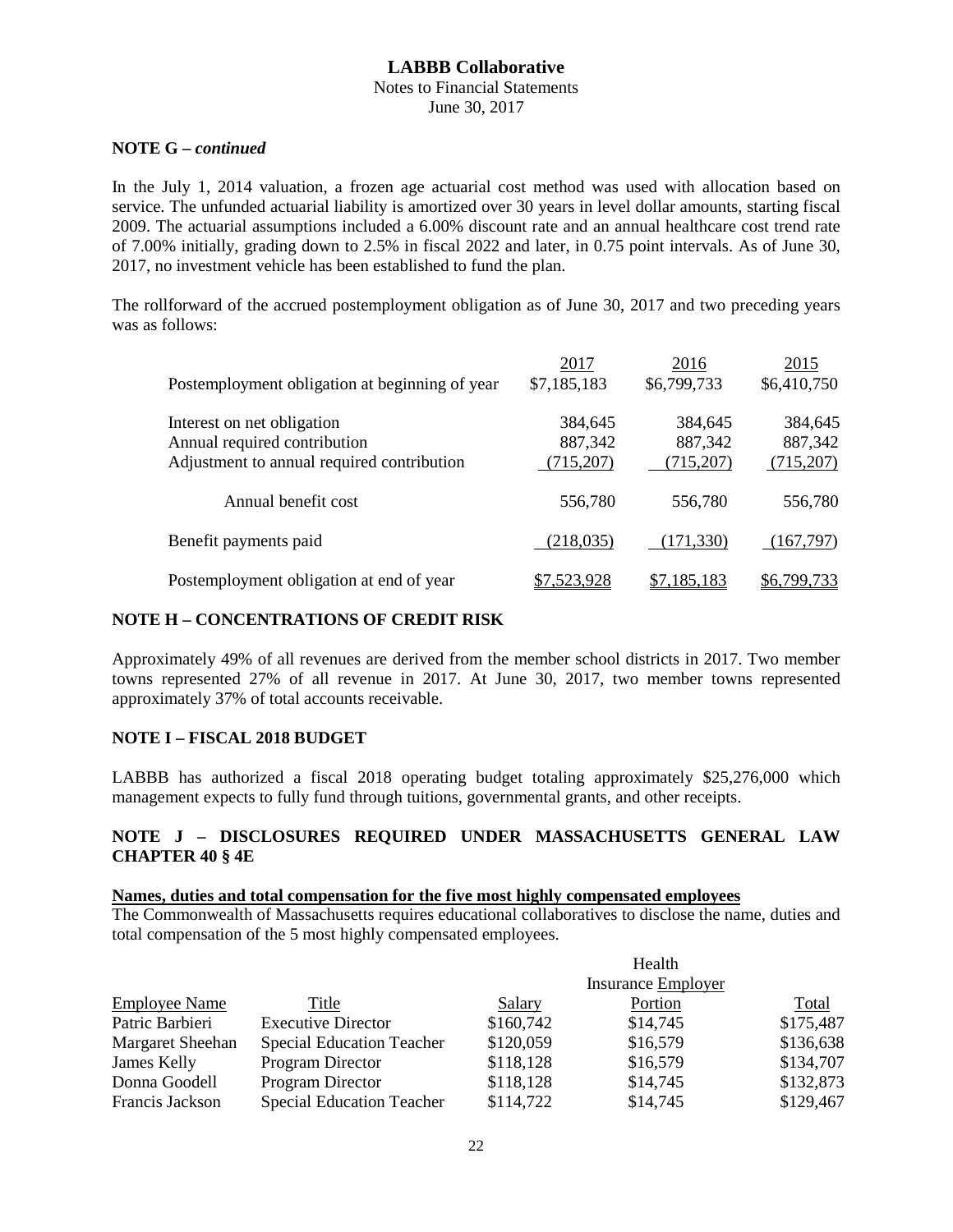#### **LABBB Collaborative** Notes to Financial Statements June 30, 2017

#### **NOTE J –** *continued*

Executive Director –The duties of the executive director include providing leadership in planning, development and operation of LABBB programs and services, insuring proper fiscal management of LABBB programs and services, developing and presenting a budget to the Board of Directors, implementing policies and procedures established by the Board of Directors, recommending changes as necessary, and representing LABBB on various local and state task forces, committees and advisory boards.

Program Director – The duties of the program director include advertising, interviewing and hiring all staff with final Executive Director approval, supervising and evaluating all professional staff, designing program handbooks, resources and training manuals and staff policy manuals, designing all professional development programs and conferences for all staff, conducting meetings on IEPs, transitions and parent's council, and attending meetings on case conferences, student progress and professional consults.

Special Education Teacher – The duties of the special education teacher include designing and implementing curriculum, consulting with vocational, educational and specialist staff, developing and implementing appropriate behavioral programming that stresses positive reinforcement practices, attending student and staff meetings, and communicating with parents.

#### **Amounts expended on services for individuals aged 22 years and older**

LABBB does not provide services to individuals age 22 or older.

#### **Accounts held by the collaborative that may be spent at the discretion of another person or entity**

LABBB does not hold any accounts on behalf of others, except for member credits held for future use described in Note A.

**Transactions between the collaborative and any related for-profit or non-profit organization** Related party transactions are described in Note E to the financial statements.

#### **Transactions or contracts related to purchase, sale, rental or lease of real property**

Transactions or contracts related to the purchase, sale, rental, or lease of real property are described in Note D to the financial statements.

#### **Amounts expended on administration and overhead**

Total administrative costs incurred by LABBB totaled \$1,195,242 for the year ended June 30, 2017. Administrative expenses include all costs that cannot be directly or reasonably applied to a program of LABBB. Administrative expenses include salaries, related benefits and payroll taxes, associated with LABBB's administrative office (i.e., Executive Director, finance staff, human resources, etc.), as well as other costs associated with maintaining that office (i.e. occupancy, supplies, etc.). LABBB directly applies salaries, where appropriate, to its programs and allocates related employee benefits and taxes to those programs. Occupancy, supplies, maintenance and any other cost that can be directly applied, or reasonably allocated, are reported under program expense. See Note A for a description of the functional allocation of expenses.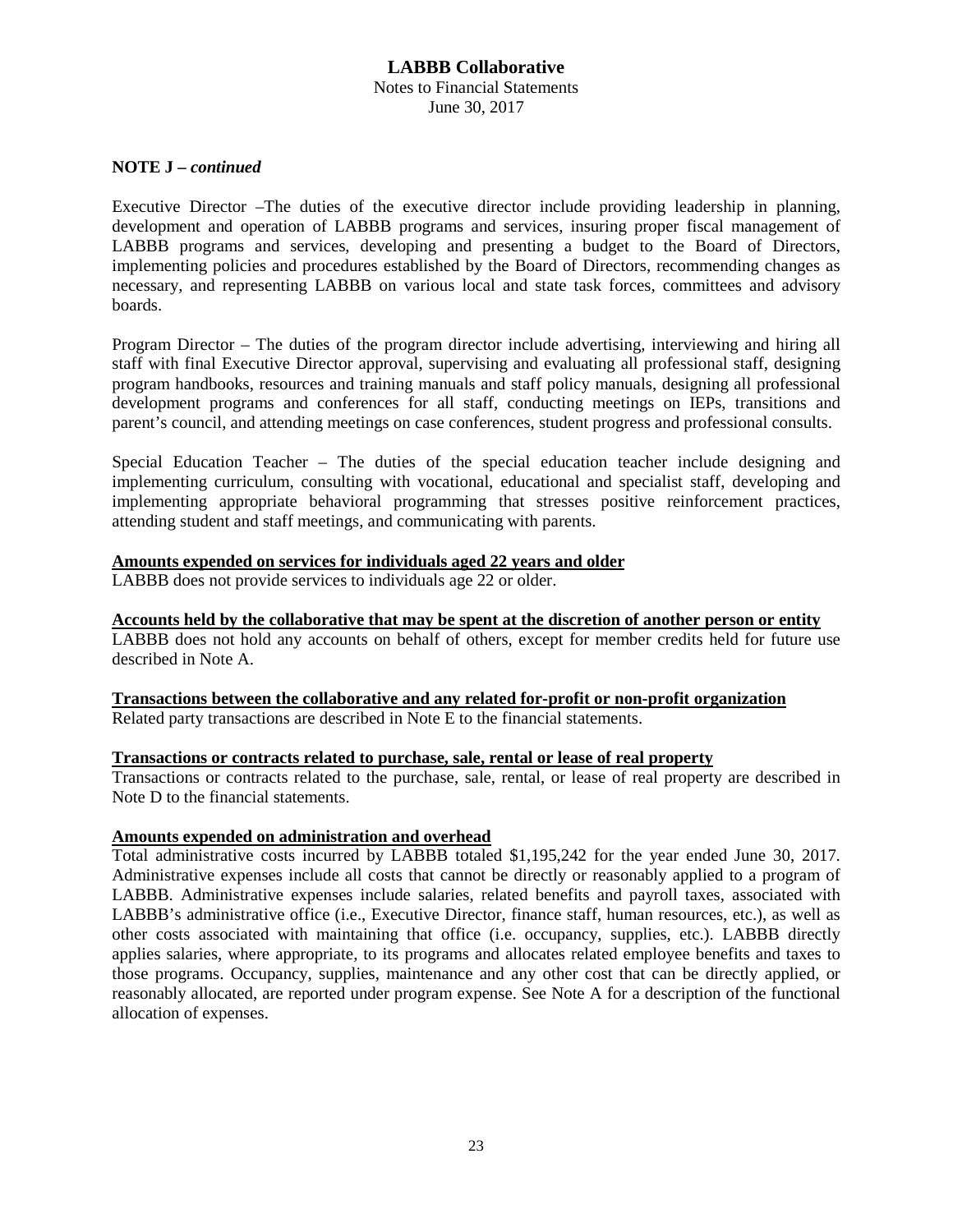Notes to Financial Statements June 30, 2017

### **NOTE J –** *continued*

#### **Annual determination and disclosure of cumulative surplus**

|                             | Cumulative Surplus Calculation - FY17                                 |                                  | Page $(s)$ in<br>financial<br>statements |
|-----------------------------|-----------------------------------------------------------------------|----------------------------------|------------------------------------------|
|                             |                                                                       |                                  |                                          |
| (A)                         | Voted Cumulative Surplus as of 6/30/16                                | (A)<br>\$12,155,863              | p. 11                                    |
| (B)                         | Amount of (A) used to support the FY17 Budget<br>(B)1<br>$\mathbb{S}$ |                                  |                                          |
| $\mathcal{D}_{\mathcal{L}}$ | Amount of (A) returned to member districts<br>(B)2<br>-S              |                                  |                                          |
|                             | $(B)1 + (B)2 = (B)$                                                   | (B)                              |                                          |
| (C)                         | Unexpended FY17 General Funds                                         | 1,530,818<br>$\mathbb{S}$<br>(C) | p. 11                                    |
| (D)                         | Cumulative Surplus as of $6/30/17$ (A) - (B) + (C) = (D)              | (D)<br>\$13,686,681              |                                          |
| (E)                         | FY17 Total General Fund Expenditures*                                 | (E)<br>\$24,773,779              | p. 11                                    |
| (F)                         | <b>Cumulative Surplus Percentage</b><br>$(D) \div (E)$                | (F)<br>56%                       |                                          |
|                             | Estimated Amount of Excess Cumulative Surplus as of 6/30/17           | $**$<br>7,493,236                |                                          |

\* Excludes Intergovernmental expense

\*\* LABBB Collaborative has developed a plan regarding their cumulative surplus. The Board of Directors has approved funding of an OPEB Trust in the amount of \$3,000,000. The Board also plans to transfer \$2,000,000 into a Capital Reserve Fund. Of the \$2,000,000, potentially \$900,000 of it will be used to purchase vehicles for transportation so they can begin to move away from lease agreements. The remainder will be used for renovations of the spaces used by the Collaborative in several of the schools in which they perform services. The Capital Reserve Fund still needs approval from two thirds of member district school committees to be implemented. The remaining amount, \$2,493,236, will be returned to the member districts in accordance with the Collaborative Agreement.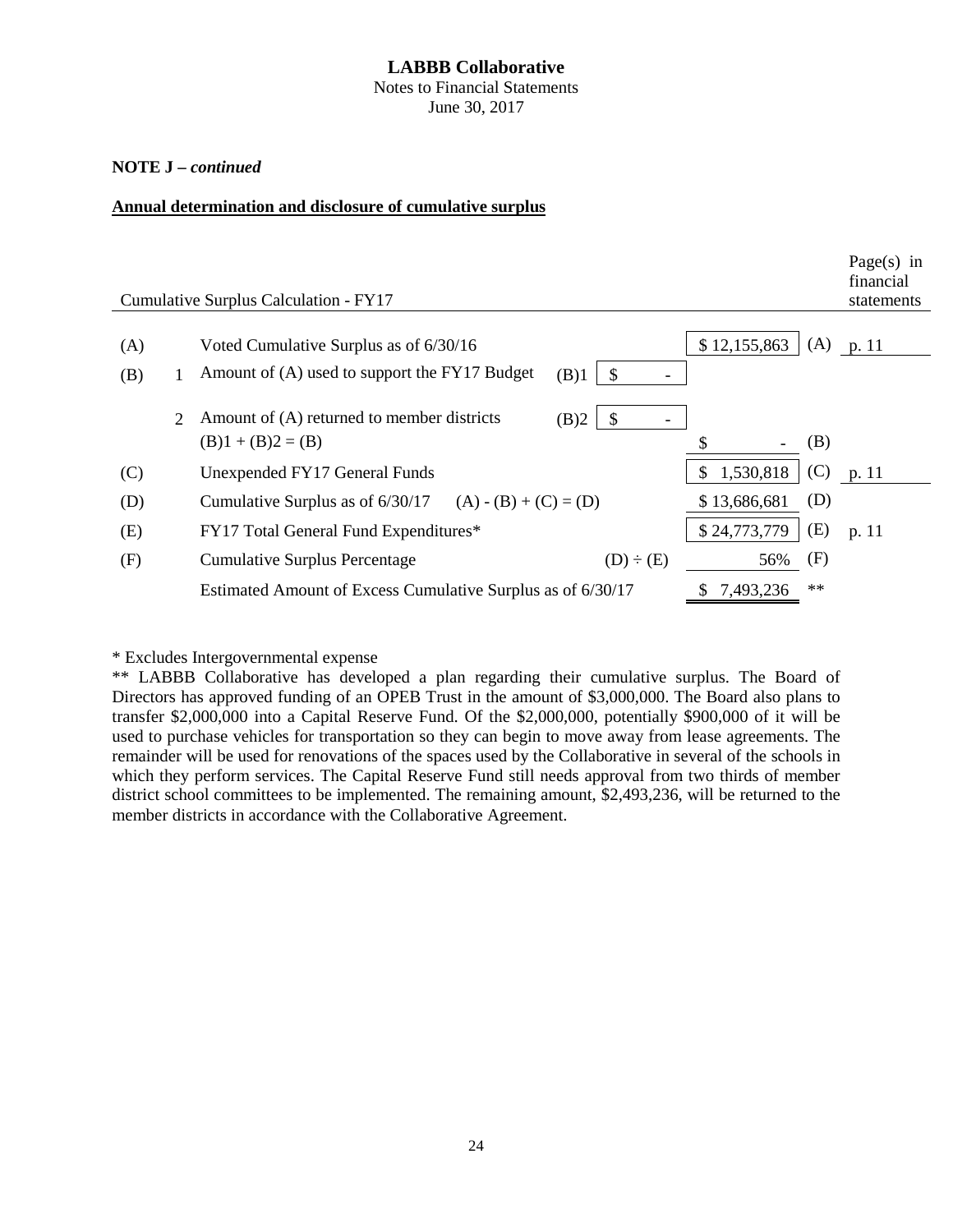# Statement of Revenues, Expenditures and Changes in Fund Balance of the General Fund - Budget to Actual - Budgetary Basis For the Year Ended June 30, 2017

|                                                                            | Original         |                                      |                 | <b>Variance with</b><br><b>Final Budget</b><br>Favorable |  |
|----------------------------------------------------------------------------|------------------|--------------------------------------|-----------------|----------------------------------------------------------|--|
|                                                                            | <b>Budget</b>    | <b>Final Budget</b><br><b>Actual</b> |                 | (Unfavorable)                                            |  |
| <b>Revenues:</b>                                                           |                  |                                      |                 |                                                          |  |
| Tuition and services revenue                                               | \$17,742,784     | 17,742,779<br>\$                     | \$19,211,515    | \$<br>1,468,736                                          |  |
| Industry revenue                                                           |                  |                                      | 222,561         | 222,561                                                  |  |
| Recreation revenue                                                         |                  |                                      | 163,451         | 163,451                                                  |  |
| Transportation revenue                                                     | 6,042,722        | 6,042,722                            | 6,433,058       | 390,336                                                  |  |
| Contributions                                                              |                  |                                      | 15,775          | 15,775                                                   |  |
| Home services revenue                                                      | 124,967          | 124,967                              | 211,899         | 86,932                                                   |  |
| Intergovernmental revenue*                                                 |                  |                                      | 4,294,532       | 4,294,532                                                |  |
| Interest                                                                   |                  |                                      | 43,868          | 43,868                                                   |  |
| Other                                                                      |                  |                                      | 2,470           | 2,470                                                    |  |
| <b>Total Revenues</b>                                                      | 23,910,473       | 23,910,468                           | 30,599,129      | 6,688,661                                                |  |
| <b>Expenditures:</b>                                                       |                  |                                      |                 |                                                          |  |
| Administration                                                             | 831,693          | 831,697                              | 1,182,478       | (350, 781)                                               |  |
| Educational and instructional                                              | 17,036,058       | 17,036,055                           | 16,674,741      | 361,314                                                  |  |
| Transportation expense                                                     | 6,042,722        | 6,042,722                            | 6,669,541       | (626, 819)                                               |  |
| Other postemployment benefits**                                            | 887,342          |                                      | 218,035         | (218, 035)                                               |  |
| Intergovernmental expense*                                                 |                  |                                      | 4,294,532       | (4,294,532)                                              |  |
| Capital outlay, net of debt incurred                                       |                  |                                      | 28,984          | (28, 984)                                                |  |
| <b>Total Expenditures</b>                                                  | \$24,797,815     | \$<br>23,910,474                     | \$29,068,311    | $\mathbb{S}$<br>(5, 157, 837)                            |  |
| <b>Excess (Deficiency) of Revenues</b><br><b>Over (Under) Expenditures</b> | (887, 342)<br>\$ | \$<br>(6)                            | 1,530,818<br>\$ | \$<br>1,530,824                                          |  |
| <b>Other Budget Items:</b><br>Credits to member districts                  | \$               | \$                                   | \$              | \$                                                       |  |

\*The Collaborative prepares its annual budget on a basis (budget basis), which differs from generally accepted principles (GAAP basis). The budget and all transactions are presented in accordance with the Collaborative's method (budget basis) in the above schedule to provide meainingful comparison of actual results with budget. There are no reconciling items between GAAP and budget basis in this statement. Intergovernmental revenue and expense is not budgeted by the Collaborative because it is actuarially determined annually and does not require actual expenditure by the Collaborative. Certain expenses may be grouped differently than the actual amounts presented.

\*\*The Collaborative included estimated other postemployment benefits (OPEB) expense in its original budget. However, OPEB expense is not considered a general fund expenditure.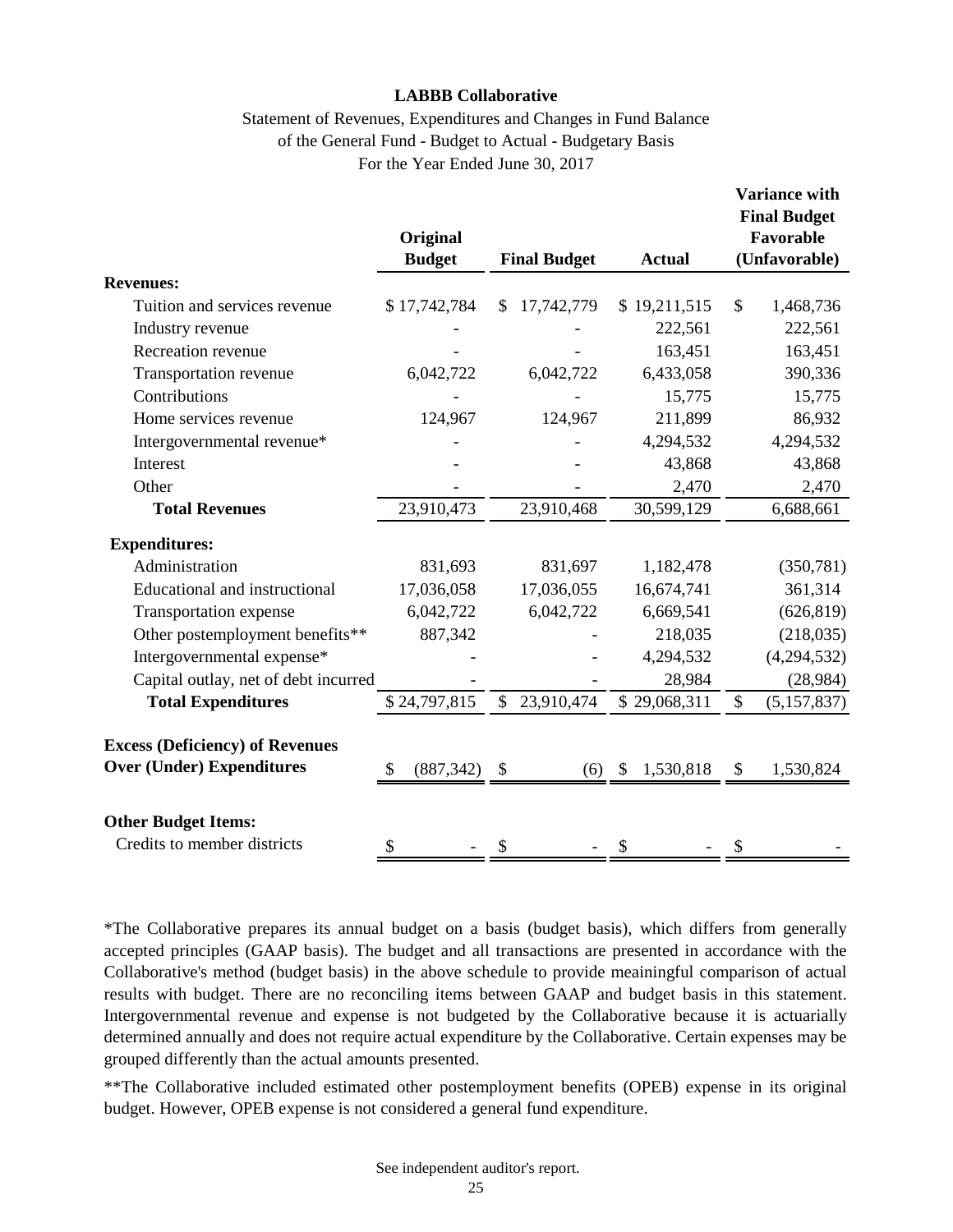# Schedule of the Collaborative's Proportionate Share of Net Pension Liability For the Year Ended June 30, 2017

|                                                                        |        | <b>MTRS</b>                 | <b>MSERS</b> |
|------------------------------------------------------------------------|--------|-----------------------------|--------------|
| Collaborative's proportion of net pension liability                    | FY2015 | 0.11190%                    | 0.09117%     |
|                                                                        | FY2016 | 0.10806%                    | 0.09557%     |
| Collaborative's proportionate share of net pension liability           | FY2015 | \$22,927,185                | \$10,377,586 |
|                                                                        | FY2016 | \$24,159,633                | \$13,177,680 |
| Collaborative's covered-employee payroll                               | FY2015 | 7,035,045<br>$\mathbb{S}^-$ | \$4,989,671  |
|                                                                        | FY2016 | \$6,174,790                 | \$5,340,375  |
| Collaborative's proportionate share of net pension liability as a      |        |                             |              |
| percentage of its covered-employee payroll                             | FY2015 | 325.90%                     | 207.98%      |
|                                                                        | FY2016 | 391.26%                     | 246.76%      |
| Plan fiduciary net position as a percentage of total pension liability |        |                             |              |
|                                                                        | FY2015 | 55.38%                      | 67.87%       |
|                                                                        | FY2016 | 52.73%                      | 63.48%       |
| <b>Notes to Required Supplementary Information</b>                     |        |                             |              |

MTRS is the Massachusetts Teachers' Retirement System MSERS is the Massachusetts State Employees' Retirement System

Also, see Note F to financial statements

Measurement Date

The amounts presented in this schedule were determined as of June 30, 2016.

Schedule Presentation

This schedule is intended to present information for 10 years. Until a 10-year trend is compiled, information is presented for those years for which information is available.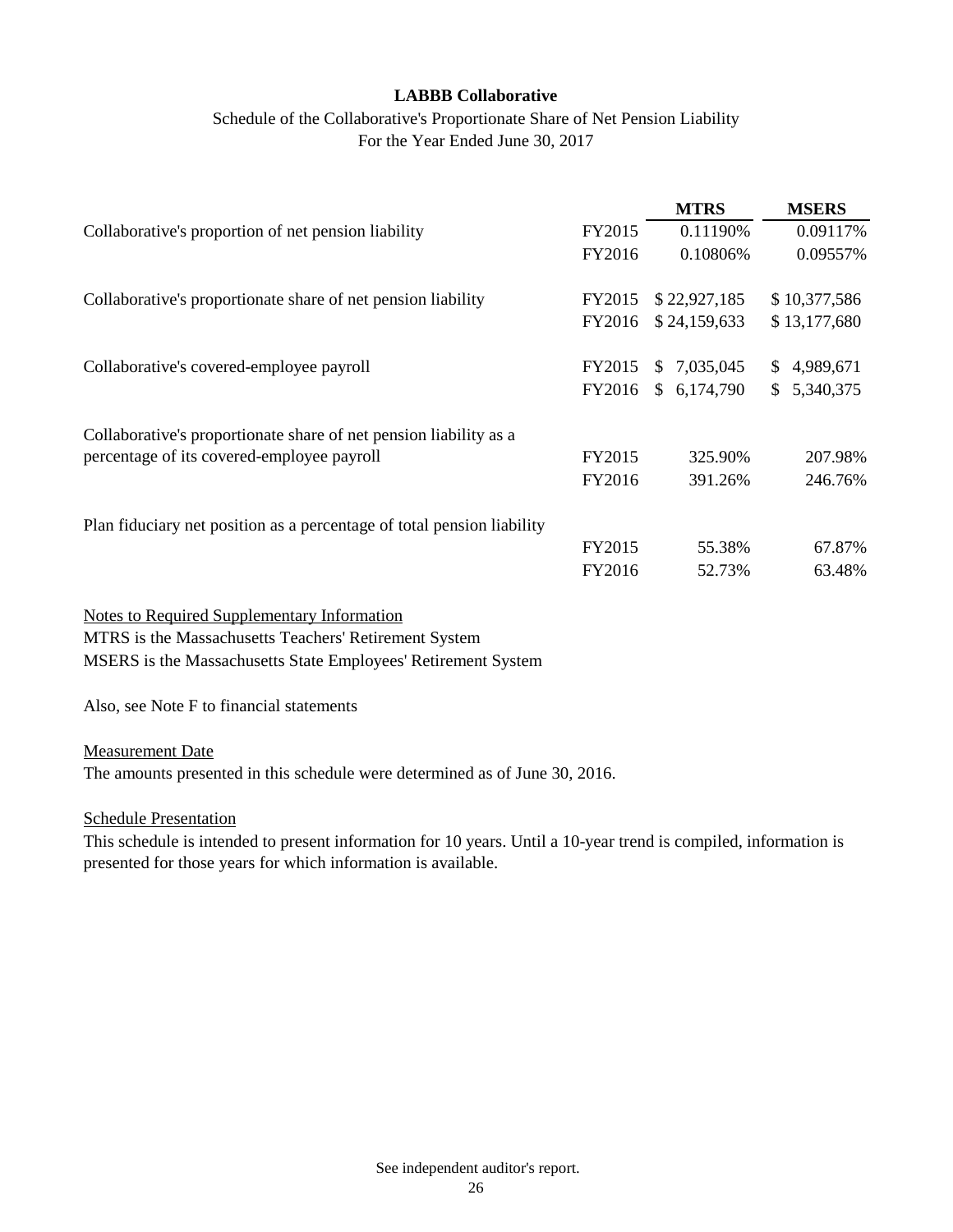# Schedule of the Pension Contributions For the Year Ended June 30, 2017

|                                                                      | <b>MTRS</b> |             | <b>MSERS</b> |             |
|----------------------------------------------------------------------|-------------|-------------|--------------|-------------|
| <b>Fiscal 2015</b>                                                   |             |             |              |             |
| Contractually required contribution                                  | \$          |             | \$           | 279,422     |
| Contributions in relation to the contractually required contribution | \$          |             | \$           | 279,422     |
| Contribution deficiency (excess)                                     | \$          |             | \$           |             |
| Collaborative's covered-employee payroll                             | \$7,035,045 |             | \$4,989,671  |             |
| Contributions as a percentage of covered-employee payroll            | 0.00%       |             | 5.60%        |             |
| <b>Fiscal 2016</b>                                                   |             |             |              |             |
| Contractually required contribution                                  | \$          |             | \$           | 298,090     |
| Contributions in relation to the contractually required contribution | \$          |             | \$           | 298,090     |
| Contribution deficiency (excess)                                     | \$          |             | \$           |             |
| Collaborative's covered-employee payroll                             |             | \$6,174,790 |              | \$5,340,375 |
| Contributions as a percentage of covered-employee payroll            |             | 0.00%       |              | 5.58%       |

Notes to Required Supplementary Information MTRS is the Massachusetts Teachers' Retirement System MSERS is the Massachusetts State Employees' Retirement System Also, see Note F to financial statements

### Measurement Date

The amounts presented in this schedule were determined as of June 30, 2016.

### Schedule Presentation

This schedule is intended to present information for 10 years. Until a 10-year trend is compiled, information is presented for those years for which information is available.

### Contributions

The Collaborative is required to pay an annual appropriation as established by the Public Employees' Retirement Administration Commission (PERAC) for MSERS. No contribution is required for MTRS. The Commonwealth of Massachusetts as a nonemployer is legally responsible for the entire past service cost related to the Collaborative and therefore has a 100% special funding situtation.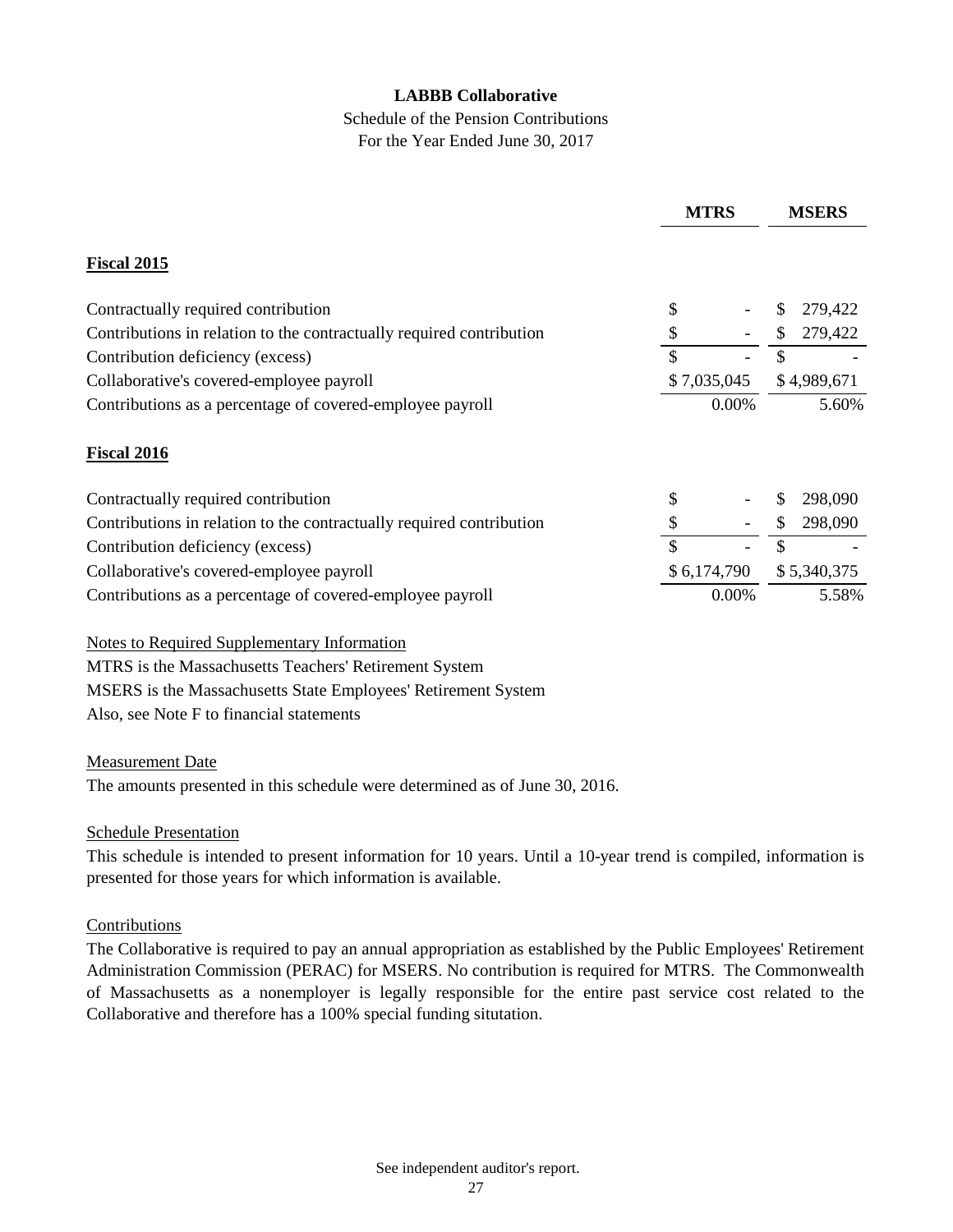

# **INDEPENDENT AUDITOR'S REPORT ON INTERNAL CONTROL OVER FINANCIAL REPORTING AND ON COMPLIANCE AND OTHER MATTERS BASED ON AN AUDIT OF FINANCIAL STATEMENTS PERFORMED**  IN **ACCORDANCE WITH** *GOVERNMENT AUDITING STANDARDS*

To the Board of Directors of LABBB Collaborative Bedford, Massachusetts

We have audited, in accordance with the auditing standards generally accepted in the United States of America and the standards applicable to financial audits contained in *Government Auditing Standards* issued by the Comptroller General of the United States, the financial statements of the governmental activities, each major fund, and the aggregate remaining fund information of LABBB Collaborative (a collaborative organized under the Laws of the Commonwealth of Massachusetts), as of and for the year ended June 30, 2017, and the related notes to the financial statements, which collectively comprise LABBB Collaborative's basic financial statements, and have issued our report thereon dated December 14, 2017.

### **Internal Control Over Financial Reporting**

In planning and performing our audit of the financial statements, we considered LABBB Collaborative's internal control over financial reporting (internal control) to determine the audit procedures that are appropriate in the circumstances for the purpose of expressing our opinions on the financial statements, but not for the purpose of expressing an opinion on the effectiveness of LABBB Collaborative's internal control. Accordingly, we do not express an opinion on the effectiveness of LABBB Collaborative's internal control.

A *deficiency in internal control* exists when the design or operation of a control does not allow management or employees, in the normal course of performing their assigned functions, to prevent, or detect and correct, misstatements on a timely basis. A *material weakness* is a deficiency, or a combination of deficiencies, in internal control, such that there is a reasonable possibility that a material misstatement of the entity's financial statements will not be prevented, or detected and corrected on a timely basis. A *significant deficiency* is a deficiency, or a combination of deficiencies, in internal control that is less severe than a material weakness, yet important enough to merit attention by those charged with governance.

Our consideration of internal control was for the limited purpose described in the first paragraph of this section and was not designed to identify all deficiencies in internal control that might be material weaknesses or significant deficiencies. Given these limitations, during our audit we did not identify any deficiencies in internal control that we consider to be material weaknesses. However, material weaknesses may exist that have not been identified.

### **Compliance and Other Matters**

As part of obtaining reasonable assurance about whether LABBB Collaborative's financial statements are free from material misstatement, we performed tests of its compliance with certain provisions of laws, regulations, contracts, and grant agreements, noncompliance with which could have a direct and material effect on the determination of financial statement amounts. However, providing an opinion on compliance with those provisions was not an objective of our audit, and accordingly, we do not express such an opinion. The results of our tests disclosed no instances of noncompliance or other matters that are required to be reported under Government Auditing Standards.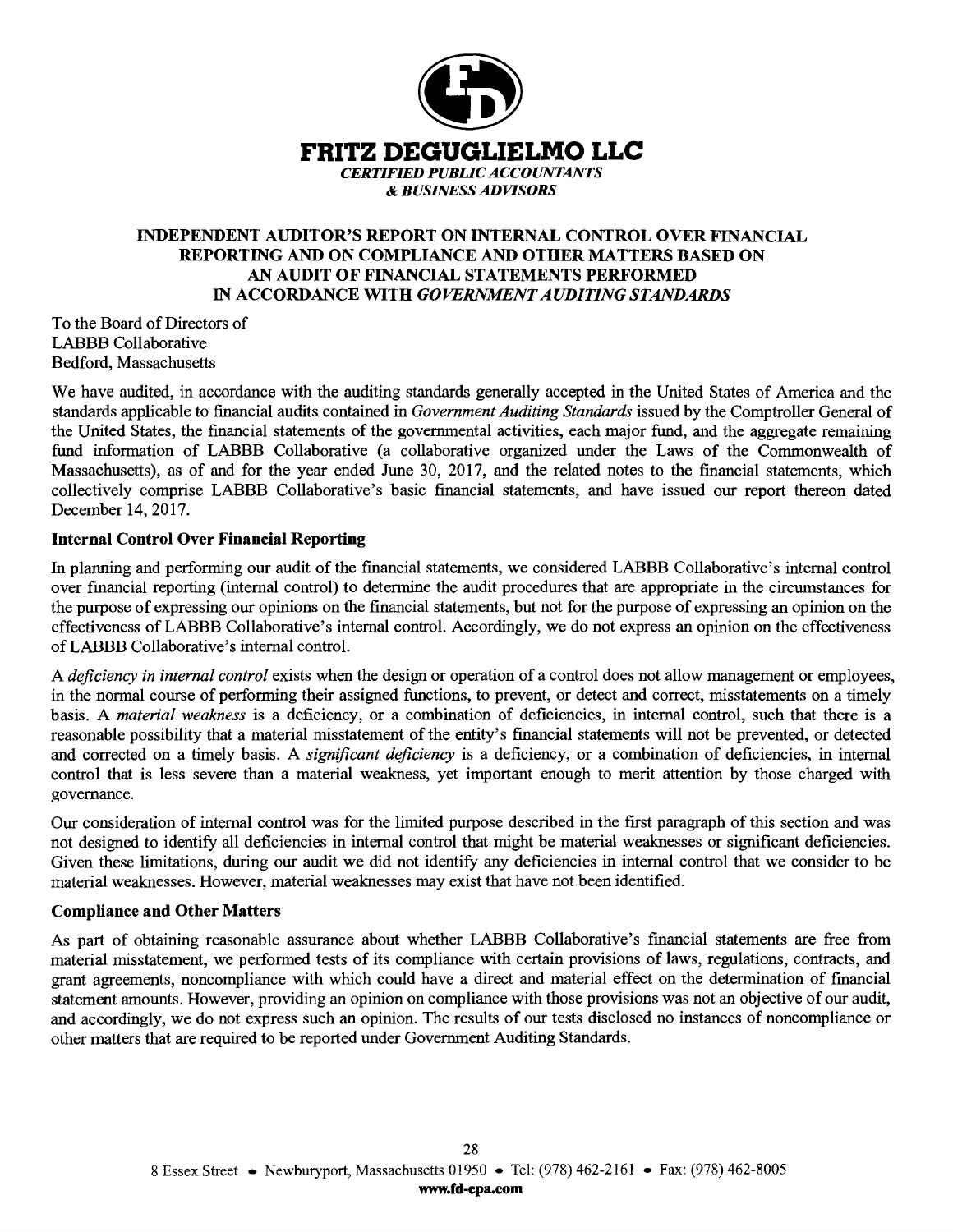#### **Purpose of this Report**

The purpose of this report is solely to describe the scope of our testing of internal control and compliance and the results of that testing, and not to provide an opinion on the effectiveness of the entity's internal control or on compliance. This report is an integral part of an audit performed in accordance with *Government Auditing Standards* in considering the entity's internal control and compliance. Accordingly, this communication is not suitable for any other purpose.

Fritz Dolyolielmo de

Newburyport, Massachusetts December 14, 2017